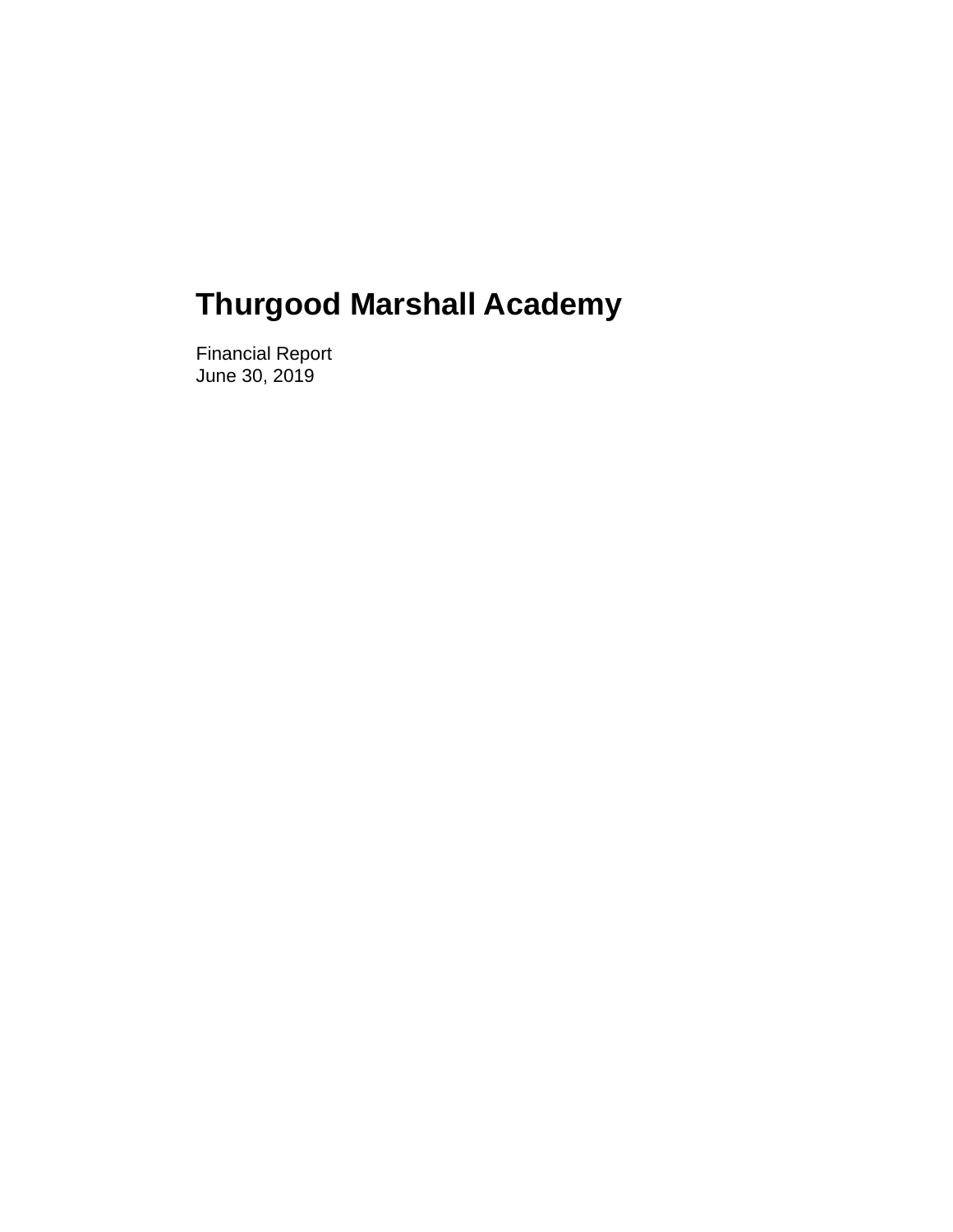# **Contents**

| Independent auditor's report                                                                                                                                         | $1 - 2$   |
|----------------------------------------------------------------------------------------------------------------------------------------------------------------------|-----------|
| <b>Financial statements</b>                                                                                                                                          |           |
| Balance sheets                                                                                                                                                       | 3         |
| Statements of activities                                                                                                                                             | 4         |
| Statements of functional expenses                                                                                                                                    | $5-8$     |
| Statements of cash flows                                                                                                                                             | 9         |
| Notes to financial statements                                                                                                                                        | $10 - 16$ |
| Independent auditor's report on the supplementary information                                                                                                        | 17        |
| Supplementary information                                                                                                                                            |           |
| Schedule of expenditures of federal awards                                                                                                                           | 18        |
| Schedule of vendors receiving over \$25,000                                                                                                                          | 19        |
| Independent auditor's report on internal control over financial reporting and on<br>compliance and other matters based on an audit of financial statements performed |           |
| in accordance with Government Auditing Standards                                                                                                                     | $20 - 21$ |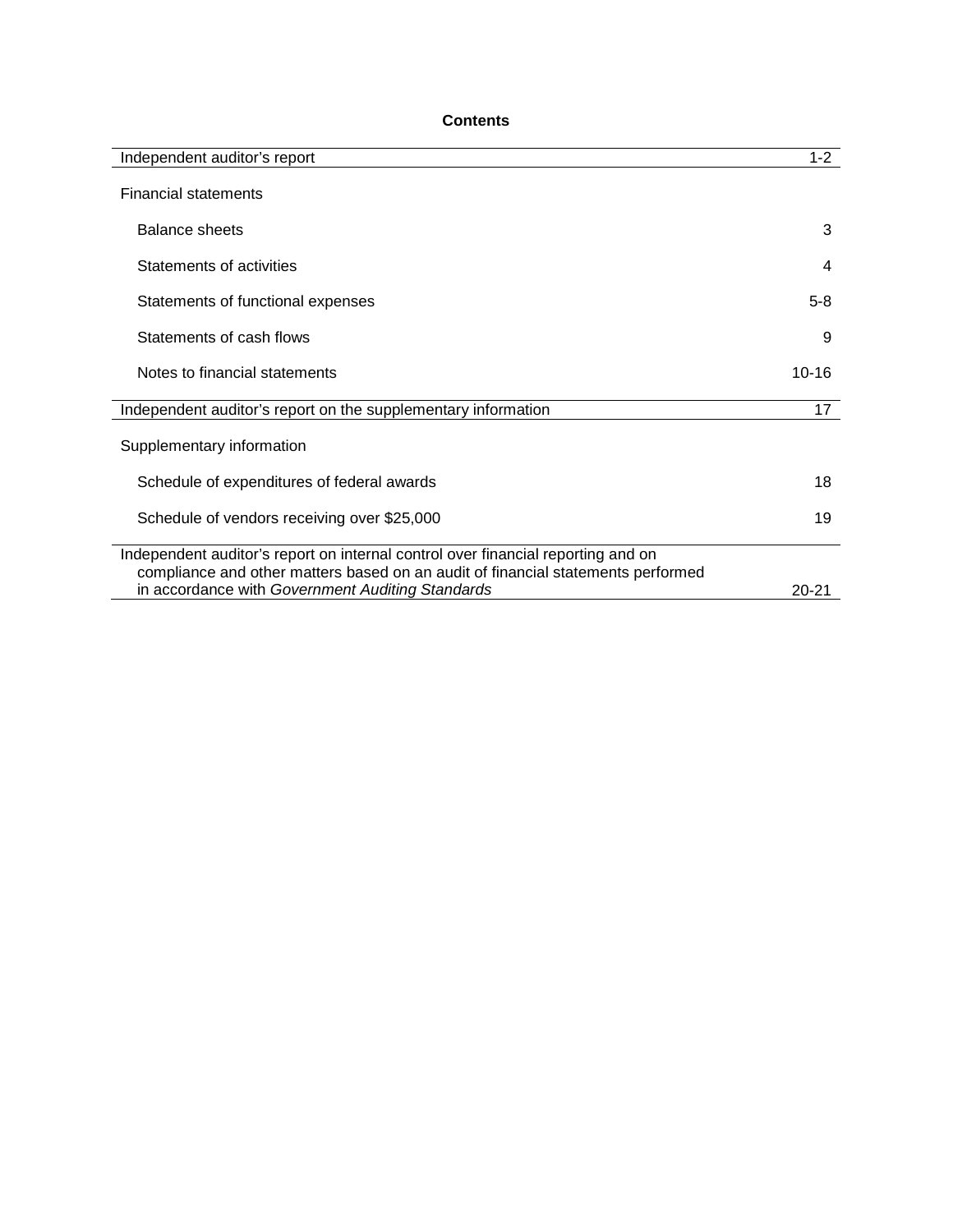

**RSM US LLP** 

#### **Independent Auditor's Report**

To the Board of Trustees Thurgood Marshall Academy

#### **Report on the Financial Statements**

We have audited the accompanying financial statements of Thurgood Marshall Academy (the Academy), which comprise the balance sheets as of June 30, 2019 and 2018, the related statements of activities, functional expenses and cash flows for the years then ended, and the related notes to the financial statements.

#### **Management's Responsibility for the Financial Statements**

Management is responsible for the preparation and fair presentation of these financial statements in accordance with accounting principles generally accepted in the United States of America; this includes the design, implementation and maintenance of internal control relevant to the preparation and fair presentation of financial statements that are free from material misstatement, whether due to fraud or error.

#### **Auditor's Responsibility**

Our responsibility is to express an opinion on these financial statements based on our audits. We conducted our audits in accordance with auditing standards generally accepted in the United States of America and the standards applicable to financial audits contained in *Government Auditing Standards*, issued by the Comptroller General of the United States. Those standards require that we plan and perform the audit to obtain reasonable assurance about whether the financial statements are free from material misstatement.

An audit involves performing procedures to obtain audit evidence about the amounts and disclosures in the financial statements. The procedures selected depend on the auditor's judgment, including the assessment of the risks of material misstatement of the financial statements, whether due to fraud or error. In making those risk assessments, the auditor considers internal control relevant to the entity's preparation and fair presentation of the financial statements in order to design audit procedures that are appropriate in the circumstances, but not for the purpose of expressing an opinion on the effectiveness of the entity's internal control. Accordingly, we express no such opinion. An audit also includes evaluating the appropriateness of accounting policies used and the reasonableness of significant accounting estimates made by management, as well as evaluating the overall presentation of the financial statements.

We believe that the audit evidence we have obtained is sufficient and appropriate to provide a basis for our audit opinion.

#### **Opinion**

In our opinion, the financial statements referred to above present fairly, in all material respects, the financial position of Thurgood Marshall Academy as of June 30, 2019 and 2018, and the changes in its net assets and its cash flows for the years then ended in accordance with accounting principles generally accepted in the United States of America.

THE POWER OF BEING UNDERSTOOD AUDIT | TAX | CONSULTING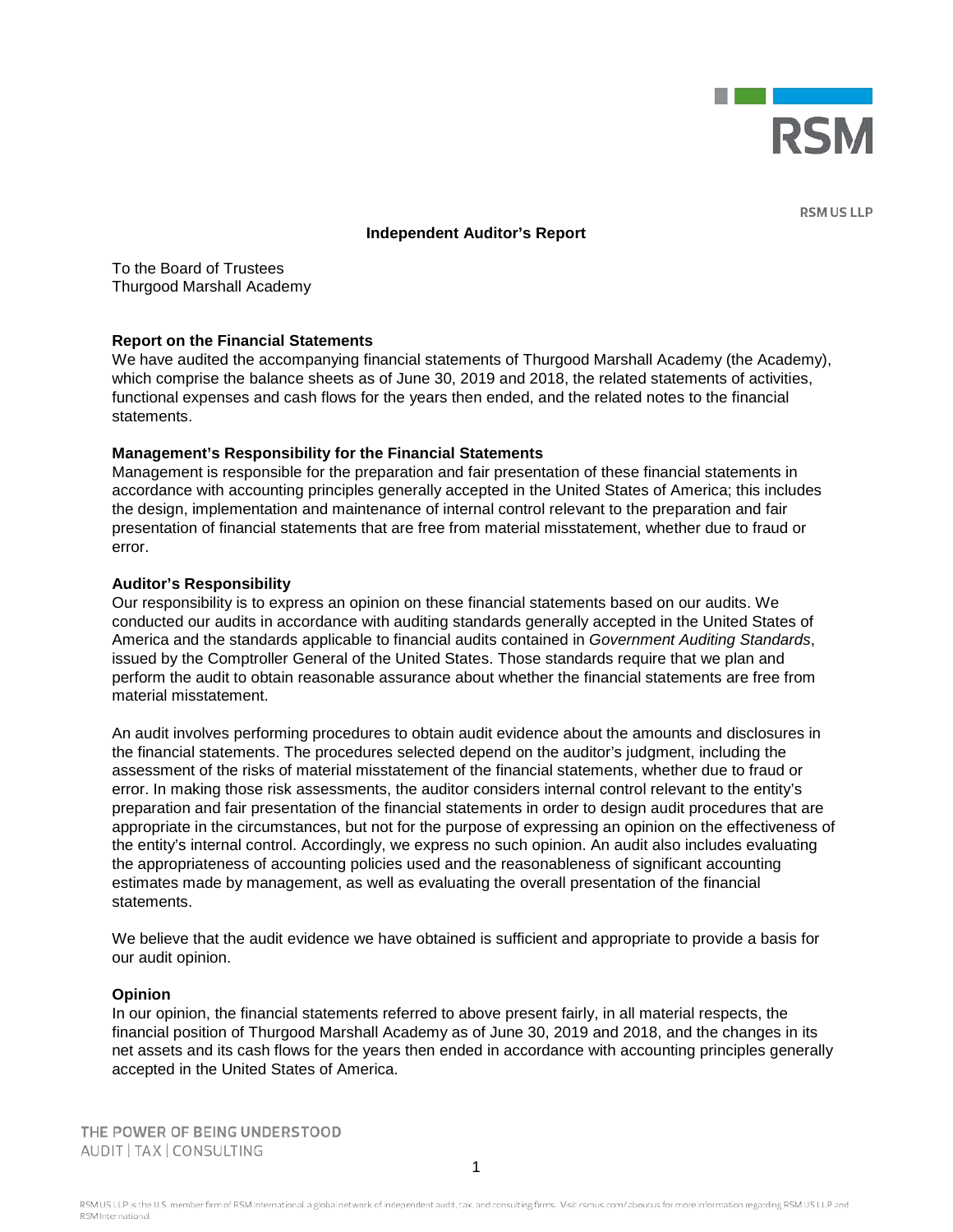#### **Other Reporting Required by** *Government Auditing Standards*

In accordance with *Government Auditing Standards*, we have also issued our report dated November 15, 2019, on our consideration of the Academy's internal control over financial reporting and on our tests of its compliance with certain provisions of laws, regulations, contracts and grant agreements and other matters. The purpose of that report is solely to describe the scope of our testing of internal control over financial reporting and compliance and the results of that testing, and not to provide an opinion on the effectiveness of internal control over financial reporting or on compliance. That report is an integral part of an audit performed in accordance with *Government Auditing Standards* in considering the Academy's internal control over financial reporting and compliance.

#### **Emphasis of Matter**

As disclosed in Note 1 to the financial statements, the Academy adopted the Financial Accounting Standards Board Accounting Standards Update 2016-14, *Not-for-Profit Entities (Topic 958): Presentation of Financial Statements of Not-for-Profit Entities.* The adoption of this standard resulted in additional footnote disclosures and changes to the classification of net assets. Our opinion is not modified with respect to this matter.

RSM US LLP

Washington, D.C. November 15, 2019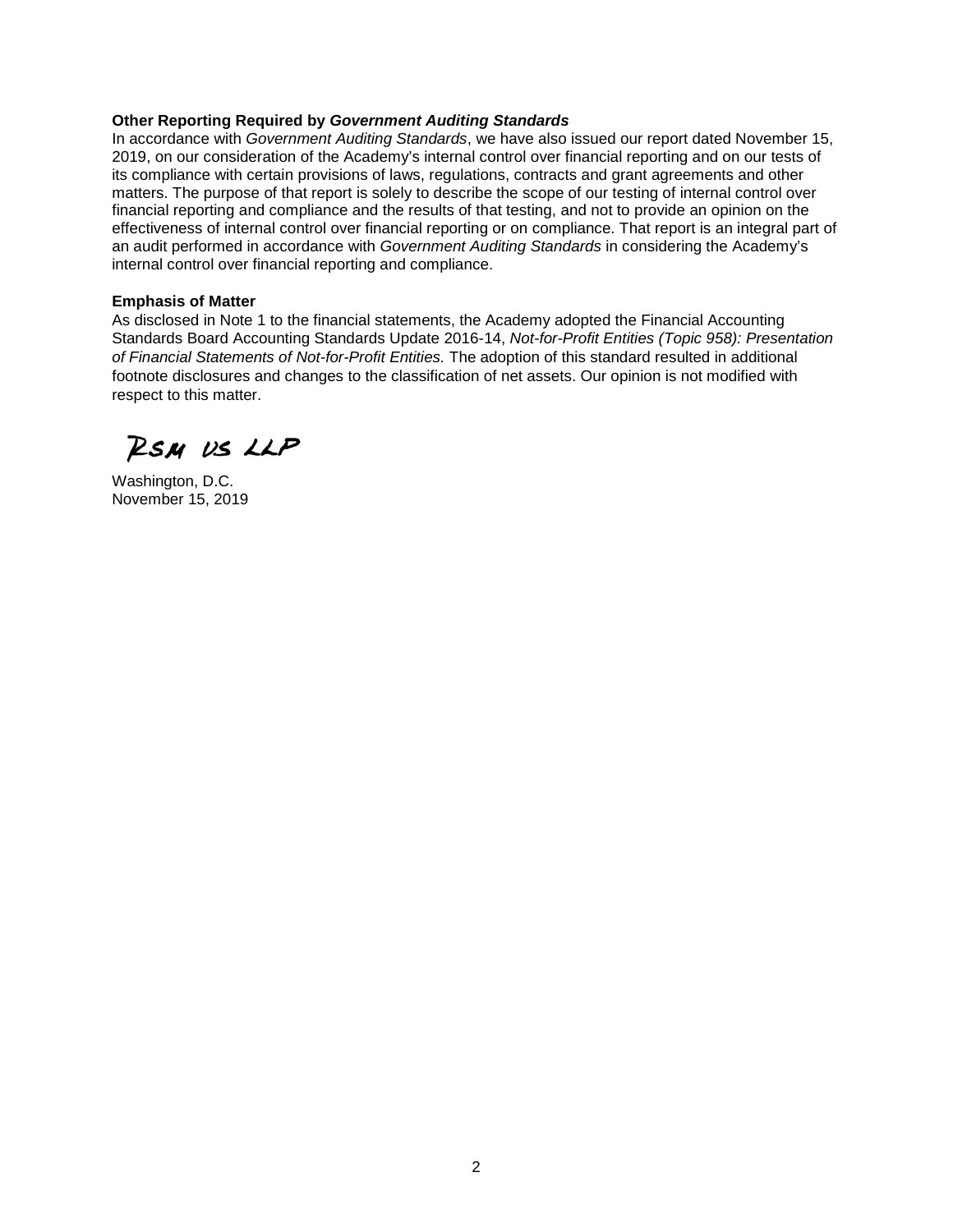# **Balance Sheets**

**June 30, 2019 and 2018**

|                                       |    | 2019       |    | 2018       |
|---------------------------------------|----|------------|----|------------|
| <b>Assets</b>                         |    |            |    |            |
| Current assets:                       |    |            |    |            |
| Cash                                  | \$ | 5,092,338  | \$ | 4,288,938  |
| Grants receivable                     |    | 283,184    |    | 425,981    |
| Prepaid expenses                      |    | 56,113     |    | 83,936     |
| <b>Total current assets</b>           |    | 5,431,635  |    | 4,798,855  |
| Property and equipment, net (Note 2)  |    | 10,466,027 |    | 10,691,466 |
|                                       | 5  | 15,897,662 | S. | 15,490,321 |
| <b>Liabilities and Net Assets</b>     |    |            |    |            |
| <b>Current liabilities:</b>           |    |            |    |            |
| Accounts payable and accrued expenses | \$ | 183,580    | \$ | 163,291    |
| Accrued salaries and benefits         |    | 313,216    |    | 259,324    |
| <b>Total current liabilities</b>      |    | 496,796    |    | 422,615    |
|                                       |    | 496,796    |    | 422,615    |
| Net assets:                           |    |            |    |            |
| Without donor restrictions            |    | 15,371,193 |    | 15,025,137 |
| With donor restrictions (Note 5)      |    | 29,673     |    | 42,569     |
|                                       |    | 15,400,866 |    | 15,067,706 |
|                                       |    |            |    |            |
|                                       |    | 15,897,662 | S. | 15,490,321 |

See notes to financial statements.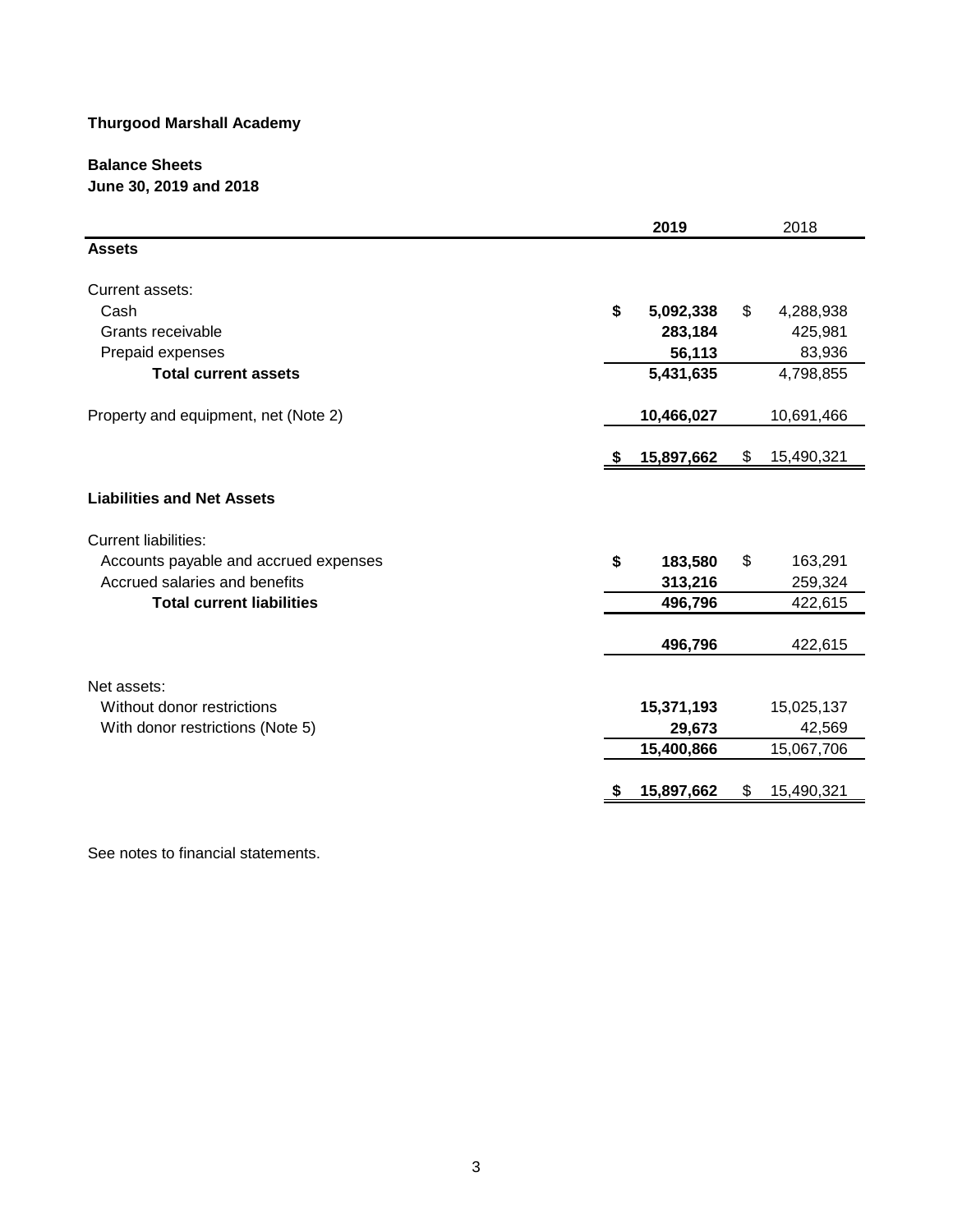# **Statements of Activities**

**Years Ended June 30, 2019 and 2018**

|                                       |   |                      | 2019                |                  |   |                      |    | 2018                     |                 |
|---------------------------------------|---|----------------------|---------------------|------------------|---|----------------------|----|--------------------------|-----------------|
|                                       |   | <b>Without Donor</b> | <b>With Donor</b>   |                  |   | <b>Without Donor</b> |    | <b>With Donor</b>        |                 |
|                                       |   | <b>Restrictions</b>  | <b>Restrictions</b> | <b>Total</b>     |   | Restrictions         |    | <b>Restrictions</b>      | Total           |
| Support and revenue:                  |   |                      |                     |                  |   |                      |    |                          |                 |
| Tuition - per-pupil funding           |   |                      |                     |                  |   |                      |    |                          |                 |
| allocation (Note 7)                   | S | 8,207,408            | \$                  | \$<br>8,207,408  | S | 7,725,645            | S  |                          | \$<br>7,725,645 |
| <b>Federal entitlements</b>           |   | 606,204              |                     | 606,204          |   | 951,502              |    |                          | 951,502         |
| Free and reduced lunch program        |   | 80,933               |                     | 80,933           |   | 78,778               |    |                          | 78,778          |
| Grants, donations and other           |   |                      |                     |                  |   |                      |    |                          |                 |
| fundraising activities (Note 8)       |   | 774,439              | 111,000             | 885,439          |   | 975,925              |    | 61,247                   | 1,037,172       |
| Other revenue                         |   | 83,125               |                     | 83,125           |   | 100,950              |    |                          | 100,950         |
| Net assets released from restrictions |   | 123,896              | (123,896)           |                  |   | 109,535              |    | (109, 535)               |                 |
| <b>Total support and revenue</b>      |   | 9,876,005            | (12, 896)           | 9,863,109        |   | 9,942,335            |    | (48, 288)                | 9,894,047       |
| Expenses:                             |   |                      |                     |                  |   |                      |    |                          |                 |
| Program services:                     |   |                      |                     |                  |   |                      |    |                          |                 |
| Education                             |   | 8,747,650            |                     | 8,747,650        |   | 8,638,006            |    |                          | 8,638,006       |
| Supporting services:                  |   |                      |                     |                  |   |                      |    |                          |                 |
| General and administrative            |   | 325,258              |                     | 325,258          |   | 356.616              |    |                          | 356,616         |
| Fundraising                           |   | 457,041              |                     | 457,041          |   | 414,652              |    |                          | 414,652         |
| <b>Total expenses</b>                 |   | 9,529,949            | $\blacksquare$      | 9,529,949        |   | 9,409,274            |    | $\overline{\phantom{a}}$ | 9,409,274       |
| Change in net assets                  |   | 346,056              | (12, 896)           | 333,160          |   | 533,061              |    | (48, 288)                | 484,773         |
| Net assets:                           |   |                      |                     |                  |   |                      |    |                          |                 |
| Beginning                             |   | 15,025,137           | 42,569              | 15,067,706       |   | 14,492,076           |    | 90,857                   | 14,582,933      |
| Ending                                |   | \$15,371,193         | \$<br>29,673        | \$<br>15,400,866 |   | \$15,025,137         | \$ | 42,569                   | \$15,067,706    |

See notes to financial statements.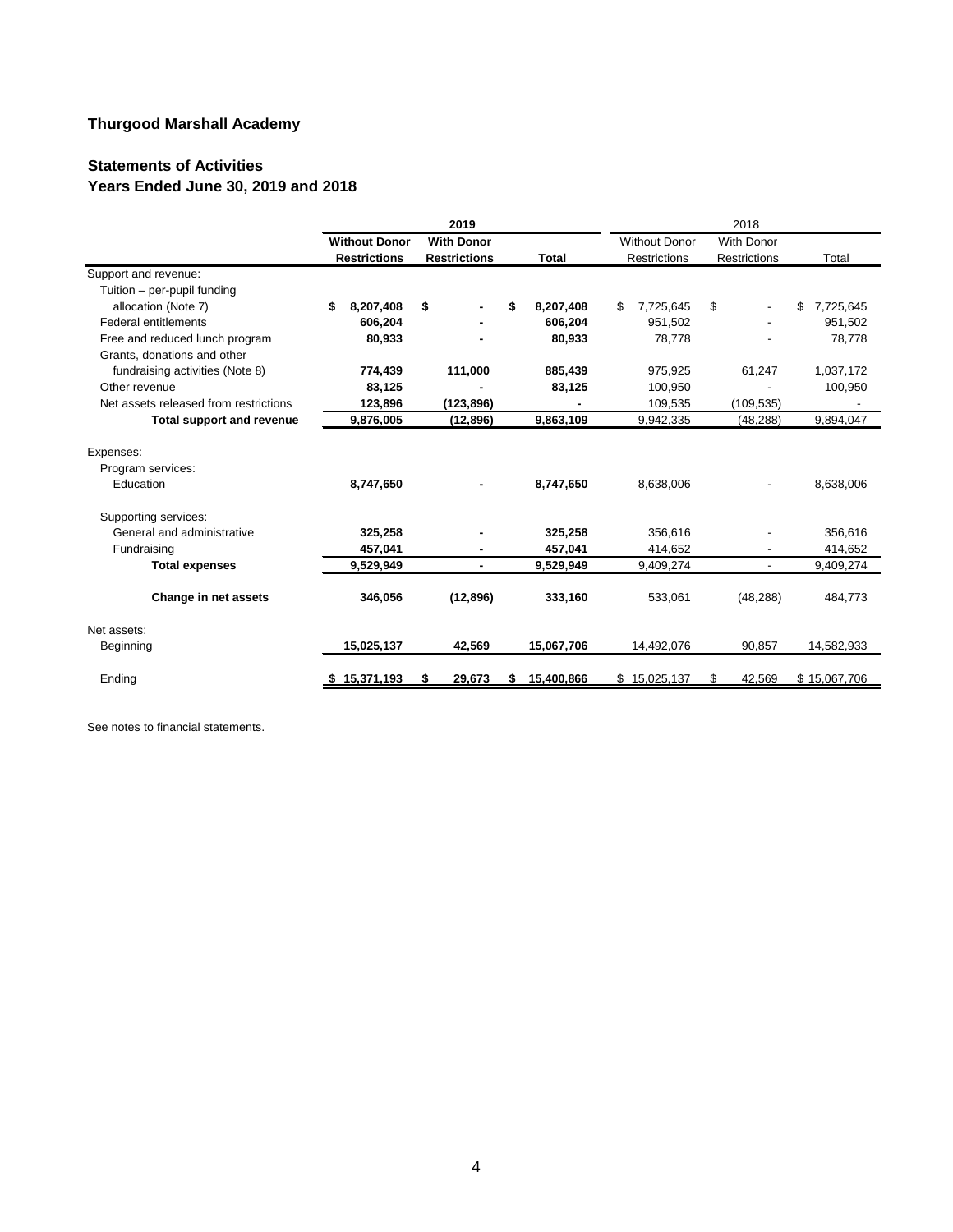#### **Statement of Functional Expenses Year Ended June 30, 2019**

|                                         |    | <b>Education</b> | <b>Administrative</b> | <b>Fundraising</b> | <b>Total</b>  |
|-----------------------------------------|----|------------------|-----------------------|--------------------|---------------|
| Personnel salaries and benefits:        |    |                  |                       |                    |               |
| Principal/executive salaries            | \$ | 431,359          | \$<br>72,921          | \$<br>42,431       | \$<br>546,711 |
| Teachers' salaries                      |    | 2,741,558        |                       |                    | 2,741,558     |
| Other educational professional salaries |    | 1,539,345        |                       |                    | 1,539,345     |
| Other staff salaries                    |    | 190,097          |                       | 225,755            | 415,852       |
| Staff program stipends                  |    | 101,667          |                       |                    | 101,667       |
| Employee benefits                       |    | 522,732          | 7,617                 | 28,015             | 558,364       |
| Payroll taxes                           |    | 355,263          | 5,177                 | 19,040             | 379,480       |
| Staff development costs                 |    | 49,558           | 742                   | 2,727              | 53,027        |
| Other staff related expenses            |    | 80,169           | 1,168                 | 4,297              | 85,634        |
| <b>Total personnel salaries</b>         |    |                  |                       |                    |               |
| and benefits                            |    | 6,011,748        | 87,625                | 322,265            | 6,421,638     |
| Direct student costs:                   |    |                  |                       |                    |               |
| Food service                            |    | 157,251          |                       |                    | 157,251       |
| Textbooks and subscriptions             |    | 889              |                       |                    | 889           |
| Student supplies and materials          |    | 89,738           |                       |                    | 89,738        |
| Student assessment materials            |    | 2,960            |                       |                    | 2,960         |
| Student travel and field trips          |    | 177,519          |                       |                    | 177,519       |
| Library and media materials             |    | 10,302           |                       |                    | 10,302        |
| Miscellaneous direct student costs      |    | 61,955           |                       |                    | 61,955        |
| <b>Total direct student costs</b>       |    | 500,614          | $\blacksquare$        | Ξ.                 | 500,614       |
| Occupancy costs:                        |    |                  |                       |                    |               |
| Maintenance, repairs and supplies       |    | 56,290           | 820                   | 3,017              | 60,127        |
| <b>Utilities</b>                        |    | 189,770          | 2,765                 | 10,171             | 202,706       |
| Equipment rental and maintenance        |    | 43,416           | 633                   | 2,327              | 46,376        |
| Contracted building services            |    | 456,334          | 6,650                 | 24,457             | 487,441       |
| <b>Total occupancy costs</b>            |    | 745,810          | 10,868                | 39,972             | 796,650       |
| Depreciation expense                    |    | 527,843          | 7,692                 | 28,289             | 563,824       |
|                                         |    |                  |                       |                    |               |

(Continued)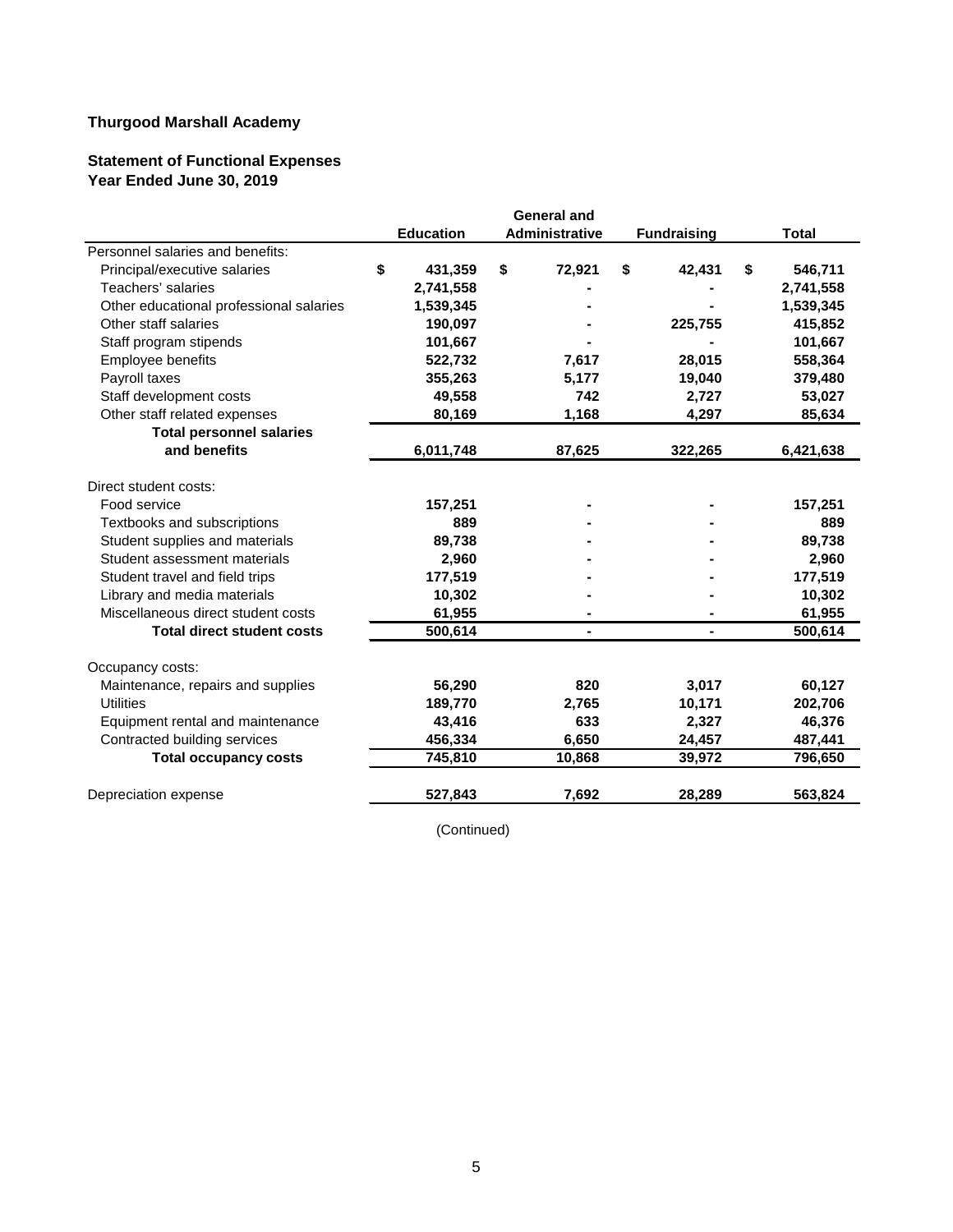## **Statement of Functional Expenses (Continued) Year Ended June 30, 2019**

|                                 |                  | General and           |                    |    |           |
|---------------------------------|------------------|-----------------------|--------------------|----|-----------|
|                                 | <b>Education</b> | <b>Administrative</b> | <b>Fundraising</b> |    | Total     |
| Debt service costs:             |                  |                       |                    |    |           |
| Interest expense                | \$               | \$                    | \$                 | \$ |           |
| Gain on swap agreement          |                  |                       |                    |    |           |
| Loss on loan repayment          |                  |                       |                    |    |           |
| Loan cost amortization          |                  |                       |                    |    |           |
| <b>Total debt service costs</b> | -                | $\blacksquare$        | $\blacksquare$     |    |           |
| Management and general:         |                  |                       |                    |    |           |
| Office supplies and materials   | 51,756           | 754                   | 2,774              |    | 55,284    |
| Telephone/telecommunications    | 52,860           | 770                   | 2,833              |    | 56,463    |
| Professional fees               |                  | 213,730               |                    |    | 213,730   |
| Printing and copying            | 18,181           | 265                   | 974                |    | 19,420    |
| Postage and shipping            | 7,044            | 103                   | 378                |    | 7,525     |
| Insurance                       | 41,534           | 605                   | 2,226              |    | 44,365    |
| Other professional fees         | 2,175            | 32                    | 117                |    | 2,324     |
| Other fundraising costs         |                  |                       | 46,864             |    | 46,864    |
| Administrative fees             | 86,177           |                       |                    |    | 86,177    |
| Dues                            | 22,921           | 334                   | 1,228              |    | 24,483    |
| Computer consulting             | 132,857          | 1,936                 | 7,120              |    | 141,913   |
| Other general expenses          | 37.342           | 544                   | 2,001              |    | 39,887    |
| In-kind expense                 | 508,788          |                       |                    |    | 508,788   |
| <b>Total management and</b>     |                  |                       |                    |    |           |
| general                         | 961,635          | 219,073               | 66,515             |    | 1,247,223 |
| <b>Total expenses</b>           | 8,747,650        | \$<br>325,258         | \$<br>457,041      | S  | 9,529,949 |

See notes to financial statements.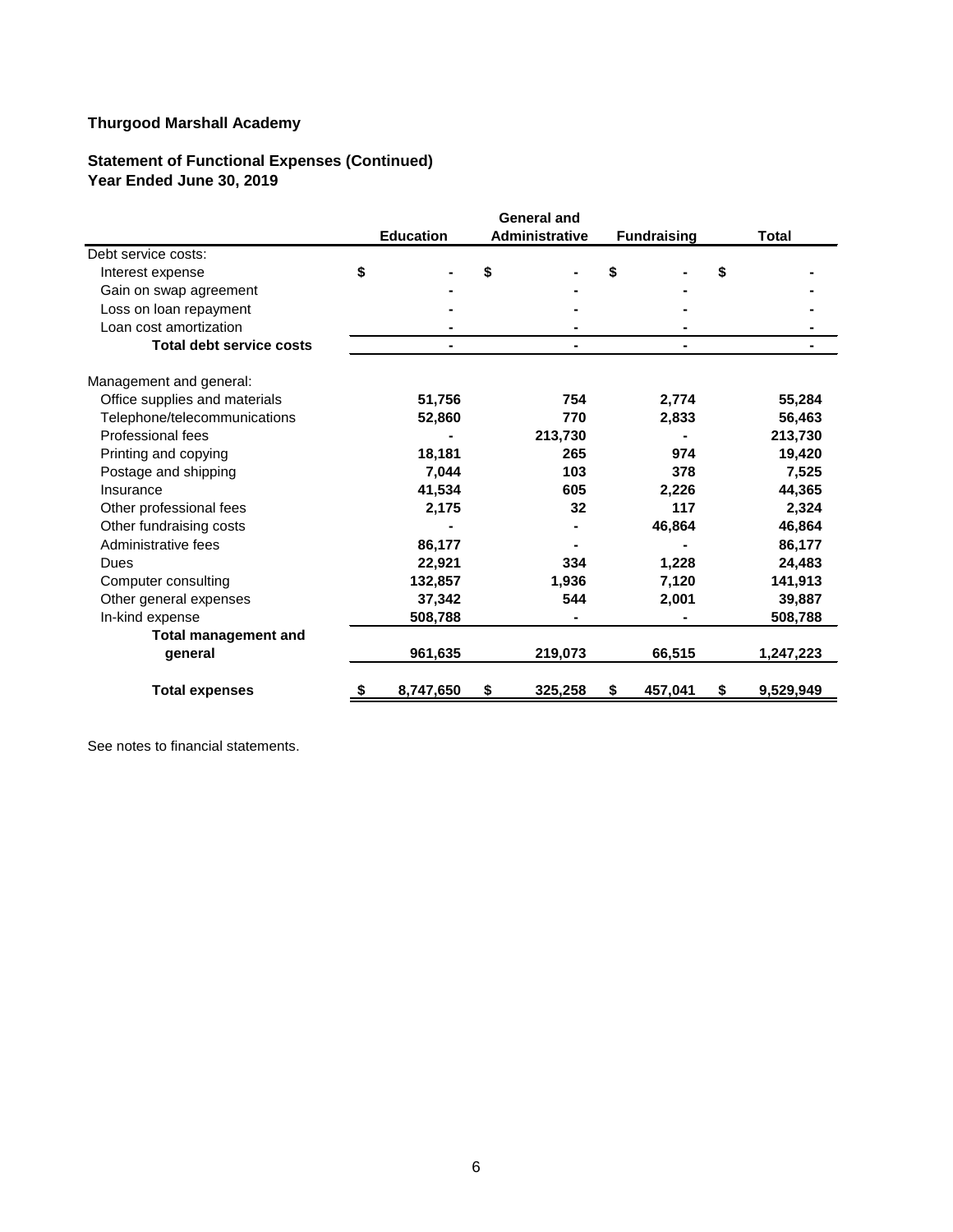#### **Statement of Functional Expenses Year Ended June 30, 2018**

|                                         | General and |           |    |                          |    |                |    |           |
|-----------------------------------------|-------------|-----------|----|--------------------------|----|----------------|----|-----------|
|                                         |             | Education |    | Administrative           |    | Fundraising    |    | Total     |
| Personnel salaries and benefits:        |             |           |    |                          |    |                |    |           |
| Principal/executive salaries            | \$          | 490,455   | \$ | 96,800                   | \$ | 58,080         | \$ | 645,335   |
| Teachers' salaries                      |             | 2,645,333 |    |                          |    |                |    | 2,645,333 |
| Other educational professional salaries |             | 1,450,597 |    |                          |    |                |    | 1,450,597 |
| Other staff salaries                    |             | 161,343   |    |                          |    | 189,403        |    | 350,746   |
| Staff program stipends                  |             | 83,900    |    |                          |    |                |    | 83,900    |
| Employee benefits                       |             | 471,782   |    | 9,452                    |    | 24,165         |    | 505,399   |
| Payroll taxes                           |             | 355,885   |    | 7,130                    |    | 18,229         |    | 381,244   |
| Staff development costs                 |             | 54,249    |    | 1,087                    |    | 2,779          |    | 58,115    |
| Other staff related expenses            |             | 55,370    |    | 1,109                    |    | 2,836          |    | 59,315    |
| <b>Total personnel salaries</b>         |             |           |    |                          |    |                |    |           |
| and benefits                            |             | 5,768,914 |    | 115,578                  |    | 295,492        |    | 6,179,984 |
| Direct student costs:                   |             |           |    |                          |    |                |    |           |
| Food service                            |             | 146,888   |    |                          |    |                |    | 146,888   |
| Textbooks and subscriptions             |             | 7,363     |    |                          |    |                |    | 7,363     |
| Student supplies and materials          |             | 105,931   |    |                          |    |                |    | 105,931   |
| Student assessment materials            |             | 7,850     |    |                          |    |                |    | 7,850     |
| Student travel and field trips          |             | 109,518   |    |                          |    |                |    | 109,518   |
| Library and media materials             |             | 7,197     |    |                          |    |                |    | 7,197     |
| Miscellaneous direct student costs      |             | 65,308    |    |                          |    |                |    | 65,308    |
| <b>Total direct student costs</b>       |             | 450,055   |    | $\overline{\phantom{a}}$ |    | $\blacksquare$ |    | 450,055   |
| Occupancy costs:                        |             |           |    |                          |    |                |    |           |
| Maintenance, repairs and supplies       |             | 31,921    |    | 640                      |    | 1,635          |    | 34,196    |
| <b>Utilities</b>                        |             | 220,169   |    | 4,411                    |    | 11,277         |    | 235,857   |
| Equipment rental and maintenance        |             | 43,332    |    | 868                      |    | 2,220          |    | 46,420    |
| Contracted building services            |             | 435,202   |    | 8,719                    |    | 22,292         |    | 466,213   |
| <b>Total occupancy costs</b>            |             | 730,624   |    | 14,638                   |    | 37,424         |    | 782,686   |
| Depreciation expense                    |             | 525,826   |    | 10,535                   |    | 26,934         |    | 563,295   |
|                                         |             |           |    |                          |    |                |    |           |

(Continued)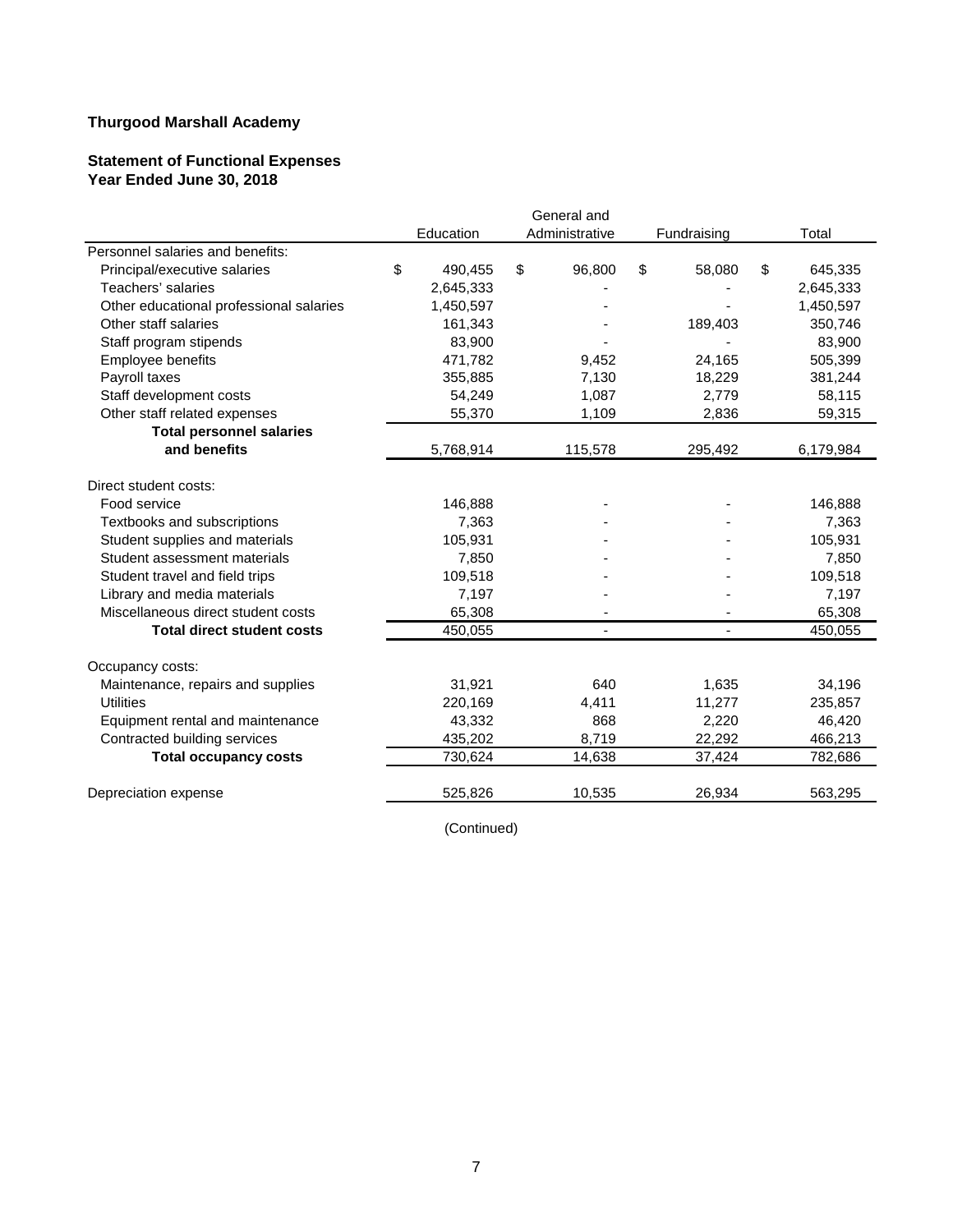## **Statement of Functional Expenses (Continued) Year Ended June 30, 2018**

|                               |                 | General and    |               |                 |
|-------------------------------|-----------------|----------------|---------------|-----------------|
|                               | Education       | Administrative | Fundraising   | Total           |
| Debt service costs:           |                 |                |               |                 |
| Interest expense              | \$<br>42,207    | \$<br>846      | \$<br>2,162   | \$<br>45,215    |
| Gain on swap agreement        | (31, 612)       | (583)          | (1, 491)      | (33,686)        |
| Loss on loan repayment        | 103.865         | 2,122          | 5,425         | 111,412         |
| Loan cost amortization        | 18,353          | 368            | 940           | 19,661          |
| Total debt service costs      | 132,813         | 2,753          | 7,036         | 142,602         |
| Management and general:       |                 |                |               |                 |
| Office supplies and materials | 48,714          | 954            | 2,440         | 52,108          |
| Telephone/telecommunications  | 49,506          | 951            | 2,430         | 52,887          |
| Professional fees             |                 | 205,882        |               | 205,882         |
| Printing and copying          | 20,551          | 411            | 1,053         | 22,015          |
| Postage and shipping          | 6,472           | 130            | 331           | 6,933           |
| Insurance                     | 38,615          | 774            | 1,978         | 41,367          |
| Other professional fees       | 2,633           | 53             | 135           | 2,821           |
| Other fundraising costs       |                 |                | 29,283        | 29,283          |
| Administrative fees           | 85,786          |                |               | 85,786          |
| Dues                          | 22,095          | 443            | 1,132         | 23,670          |
| Computer consulting           | 136,276         | 2,730          | 6,980         | 145,986         |
| Other general expenses        | 39,131          | 784            | 2,004         | 41,919          |
| In-kind expense               | 579,995         |                |               | 579,995         |
| <b>Total management and</b>   |                 |                |               |                 |
| general                       | 1,029,774       | 213,112        | 47,766        | 1,290,652       |
| <b>Total expenses</b>         | \$<br>8,638,006 | \$<br>356,616  | \$<br>414,652 | \$<br>9,409,274 |

See notes to the financial statements.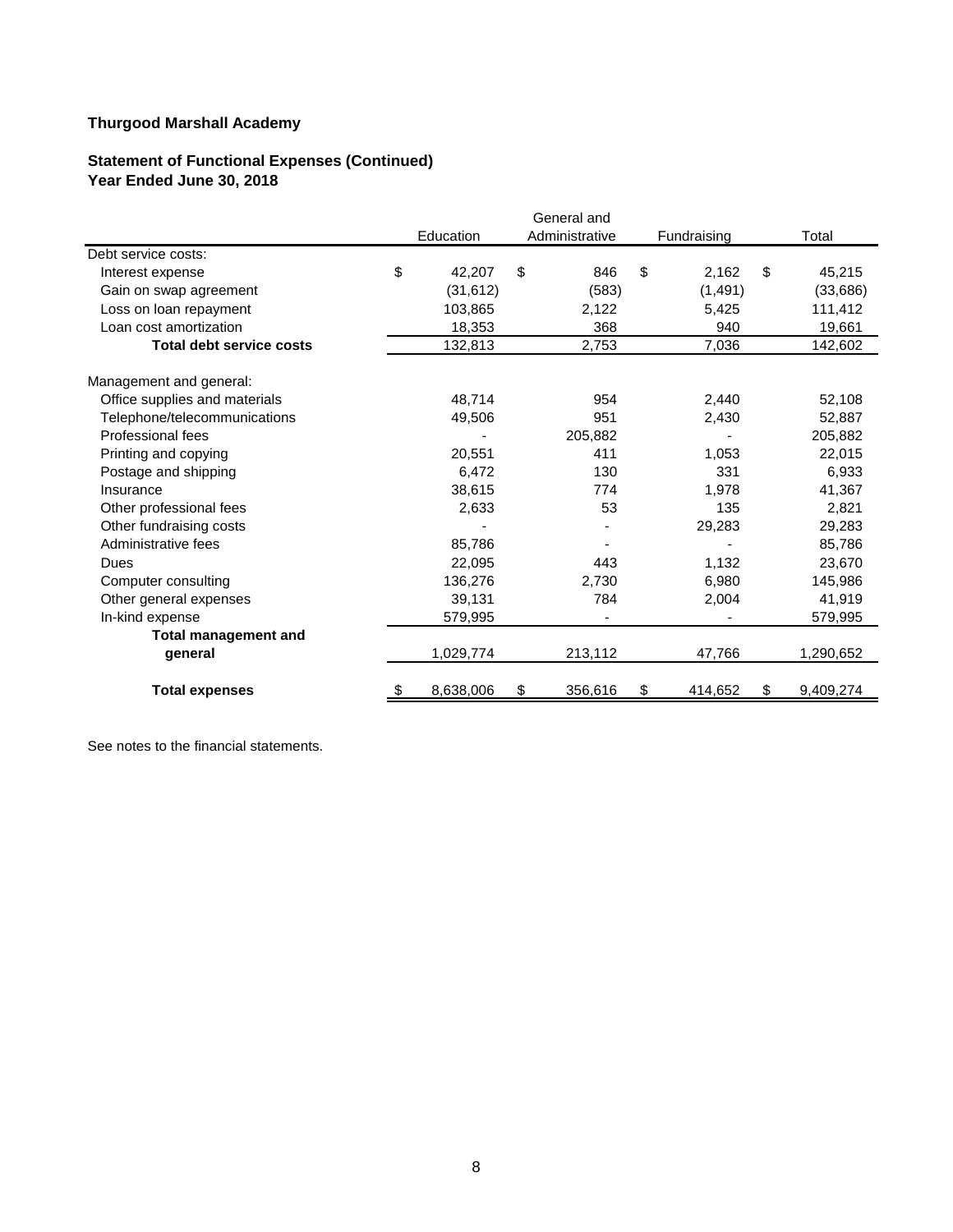# **Statements of Cash Flows Years Ended June 30, 2019 and 2018**

| Cash flows from operating activities:<br>Change in net assets<br>\$<br>333,160<br>\$<br>484,773<br>Adjustments to reconcile change in net assets to net cash<br>provided by operating activities:<br>Depreciation<br>563,824<br>563,295<br>Amortization of loan issuance costs<br>19,661<br>(33,686)<br>Gain on interest rate swap<br>111,412<br>Loss on loan extinguishment<br>Changes in assets and liabilities:<br>Decrease (increase) in:<br>Grants receivable<br>142,797<br>28,454<br>Prepaid expenses<br>27,823<br>(13, 512)<br>Increase (decrease) in:<br>Accounts payable and accrued expenses<br>(28, 336)<br>20,289<br>Accrued salaries and benefits<br>53,892<br>(34,009)<br>Deferred contract revenue - tuition<br>(2,001)<br>1,141,785<br>1,096,051<br>Net cash provided by operating activities<br>Cash flows from investing activities:<br>Purchases of property and equipment<br>(338, 385)<br>(134, 011)<br>Net cash used in investing activities<br>(338, 385)<br>(134, 011)<br>Cash flows from financing activities:<br>Principal payments on loan payable<br>(1,044,398)<br>Receipt from termination of interest rate swap<br>7,600<br>Net cash used in financing activities<br>(1,036,798)<br>803,400<br>Net increase (decrease) in cash<br>(74, 758)<br>Cash:<br>Beginning<br>4,288,938<br>4,363,696<br>Ending<br>5,092,338<br>\$<br>4,288,938<br>Supplemental disclosure of cash flow information:<br>Cash payments for interest<br>\$<br>45,215<br>\$ |  | 2019 | 2018 |
|-------------------------------------------------------------------------------------------------------------------------------------------------------------------------------------------------------------------------------------------------------------------------------------------------------------------------------------------------------------------------------------------------------------------------------------------------------------------------------------------------------------------------------------------------------------------------------------------------------------------------------------------------------------------------------------------------------------------------------------------------------------------------------------------------------------------------------------------------------------------------------------------------------------------------------------------------------------------------------------------------------------------------------------------------------------------------------------------------------------------------------------------------------------------------------------------------------------------------------------------------------------------------------------------------------------------------------------------------------------------------------------------------------------------------------------------------------------------------------|--|------|------|
|                                                                                                                                                                                                                                                                                                                                                                                                                                                                                                                                                                                                                                                                                                                                                                                                                                                                                                                                                                                                                                                                                                                                                                                                                                                                                                                                                                                                                                                                               |  |      |      |
|                                                                                                                                                                                                                                                                                                                                                                                                                                                                                                                                                                                                                                                                                                                                                                                                                                                                                                                                                                                                                                                                                                                                                                                                                                                                                                                                                                                                                                                                               |  |      |      |
|                                                                                                                                                                                                                                                                                                                                                                                                                                                                                                                                                                                                                                                                                                                                                                                                                                                                                                                                                                                                                                                                                                                                                                                                                                                                                                                                                                                                                                                                               |  |      |      |
|                                                                                                                                                                                                                                                                                                                                                                                                                                                                                                                                                                                                                                                                                                                                                                                                                                                                                                                                                                                                                                                                                                                                                                                                                                                                                                                                                                                                                                                                               |  |      |      |
|                                                                                                                                                                                                                                                                                                                                                                                                                                                                                                                                                                                                                                                                                                                                                                                                                                                                                                                                                                                                                                                                                                                                                                                                                                                                                                                                                                                                                                                                               |  |      |      |
|                                                                                                                                                                                                                                                                                                                                                                                                                                                                                                                                                                                                                                                                                                                                                                                                                                                                                                                                                                                                                                                                                                                                                                                                                                                                                                                                                                                                                                                                               |  |      |      |
|                                                                                                                                                                                                                                                                                                                                                                                                                                                                                                                                                                                                                                                                                                                                                                                                                                                                                                                                                                                                                                                                                                                                                                                                                                                                                                                                                                                                                                                                               |  |      |      |
|                                                                                                                                                                                                                                                                                                                                                                                                                                                                                                                                                                                                                                                                                                                                                                                                                                                                                                                                                                                                                                                                                                                                                                                                                                                                                                                                                                                                                                                                               |  |      |      |
|                                                                                                                                                                                                                                                                                                                                                                                                                                                                                                                                                                                                                                                                                                                                                                                                                                                                                                                                                                                                                                                                                                                                                                                                                                                                                                                                                                                                                                                                               |  |      |      |
|                                                                                                                                                                                                                                                                                                                                                                                                                                                                                                                                                                                                                                                                                                                                                                                                                                                                                                                                                                                                                                                                                                                                                                                                                                                                                                                                                                                                                                                                               |  |      |      |
|                                                                                                                                                                                                                                                                                                                                                                                                                                                                                                                                                                                                                                                                                                                                                                                                                                                                                                                                                                                                                                                                                                                                                                                                                                                                                                                                                                                                                                                                               |  |      |      |
|                                                                                                                                                                                                                                                                                                                                                                                                                                                                                                                                                                                                                                                                                                                                                                                                                                                                                                                                                                                                                                                                                                                                                                                                                                                                                                                                                                                                                                                                               |  |      |      |
|                                                                                                                                                                                                                                                                                                                                                                                                                                                                                                                                                                                                                                                                                                                                                                                                                                                                                                                                                                                                                                                                                                                                                                                                                                                                                                                                                                                                                                                                               |  |      |      |
|                                                                                                                                                                                                                                                                                                                                                                                                                                                                                                                                                                                                                                                                                                                                                                                                                                                                                                                                                                                                                                                                                                                                                                                                                                                                                                                                                                                                                                                                               |  |      |      |
|                                                                                                                                                                                                                                                                                                                                                                                                                                                                                                                                                                                                                                                                                                                                                                                                                                                                                                                                                                                                                                                                                                                                                                                                                                                                                                                                                                                                                                                                               |  |      |      |
|                                                                                                                                                                                                                                                                                                                                                                                                                                                                                                                                                                                                                                                                                                                                                                                                                                                                                                                                                                                                                                                                                                                                                                                                                                                                                                                                                                                                                                                                               |  |      |      |
|                                                                                                                                                                                                                                                                                                                                                                                                                                                                                                                                                                                                                                                                                                                                                                                                                                                                                                                                                                                                                                                                                                                                                                                                                                                                                                                                                                                                                                                                               |  |      |      |
|                                                                                                                                                                                                                                                                                                                                                                                                                                                                                                                                                                                                                                                                                                                                                                                                                                                                                                                                                                                                                                                                                                                                                                                                                                                                                                                                                                                                                                                                               |  |      |      |
|                                                                                                                                                                                                                                                                                                                                                                                                                                                                                                                                                                                                                                                                                                                                                                                                                                                                                                                                                                                                                                                                                                                                                                                                                                                                                                                                                                                                                                                                               |  |      |      |
|                                                                                                                                                                                                                                                                                                                                                                                                                                                                                                                                                                                                                                                                                                                                                                                                                                                                                                                                                                                                                                                                                                                                                                                                                                                                                                                                                                                                                                                                               |  |      |      |
|                                                                                                                                                                                                                                                                                                                                                                                                                                                                                                                                                                                                                                                                                                                                                                                                                                                                                                                                                                                                                                                                                                                                                                                                                                                                                                                                                                                                                                                                               |  |      |      |
|                                                                                                                                                                                                                                                                                                                                                                                                                                                                                                                                                                                                                                                                                                                                                                                                                                                                                                                                                                                                                                                                                                                                                                                                                                                                                                                                                                                                                                                                               |  |      |      |
|                                                                                                                                                                                                                                                                                                                                                                                                                                                                                                                                                                                                                                                                                                                                                                                                                                                                                                                                                                                                                                                                                                                                                                                                                                                                                                                                                                                                                                                                               |  |      |      |
|                                                                                                                                                                                                                                                                                                                                                                                                                                                                                                                                                                                                                                                                                                                                                                                                                                                                                                                                                                                                                                                                                                                                                                                                                                                                                                                                                                                                                                                                               |  |      |      |
|                                                                                                                                                                                                                                                                                                                                                                                                                                                                                                                                                                                                                                                                                                                                                                                                                                                                                                                                                                                                                                                                                                                                                                                                                                                                                                                                                                                                                                                                               |  |      |      |
|                                                                                                                                                                                                                                                                                                                                                                                                                                                                                                                                                                                                                                                                                                                                                                                                                                                                                                                                                                                                                                                                                                                                                                                                                                                                                                                                                                                                                                                                               |  |      |      |
|                                                                                                                                                                                                                                                                                                                                                                                                                                                                                                                                                                                                                                                                                                                                                                                                                                                                                                                                                                                                                                                                                                                                                                                                                                                                                                                                                                                                                                                                               |  |      |      |
|                                                                                                                                                                                                                                                                                                                                                                                                                                                                                                                                                                                                                                                                                                                                                                                                                                                                                                                                                                                                                                                                                                                                                                                                                                                                                                                                                                                                                                                                               |  |      |      |
|                                                                                                                                                                                                                                                                                                                                                                                                                                                                                                                                                                                                                                                                                                                                                                                                                                                                                                                                                                                                                                                                                                                                                                                                                                                                                                                                                                                                                                                                               |  |      |      |
|                                                                                                                                                                                                                                                                                                                                                                                                                                                                                                                                                                                                                                                                                                                                                                                                                                                                                                                                                                                                                                                                                                                                                                                                                                                                                                                                                                                                                                                                               |  |      |      |
|                                                                                                                                                                                                                                                                                                                                                                                                                                                                                                                                                                                                                                                                                                                                                                                                                                                                                                                                                                                                                                                                                                                                                                                                                                                                                                                                                                                                                                                                               |  |      |      |
|                                                                                                                                                                                                                                                                                                                                                                                                                                                                                                                                                                                                                                                                                                                                                                                                                                                                                                                                                                                                                                                                                                                                                                                                                                                                                                                                                                                                                                                                               |  |      |      |
|                                                                                                                                                                                                                                                                                                                                                                                                                                                                                                                                                                                                                                                                                                                                                                                                                                                                                                                                                                                                                                                                                                                                                                                                                                                                                                                                                                                                                                                                               |  |      |      |

See notes to financial statements.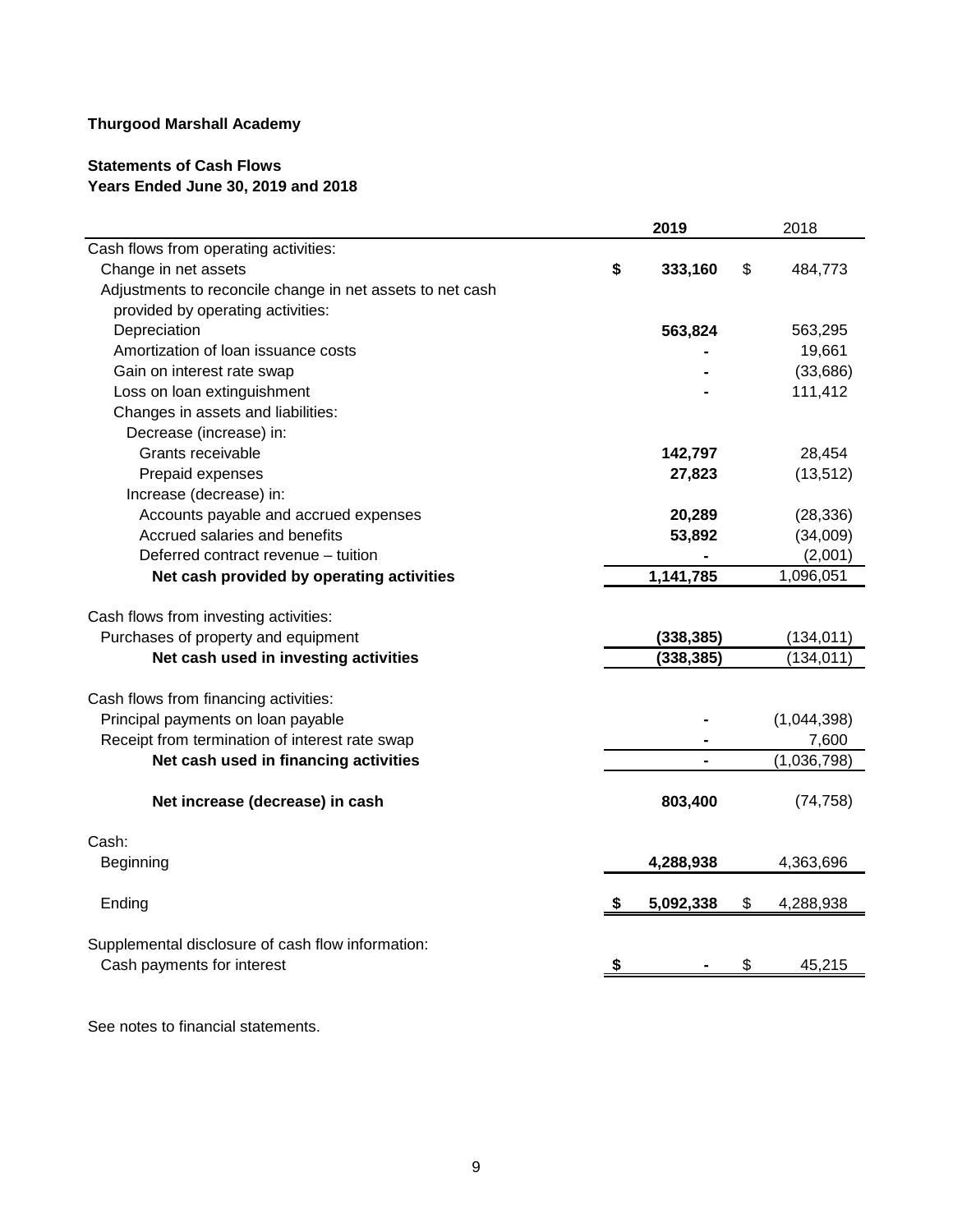#### **Notes to the Financial Statements**

#### **Note 1. Nature of Activities and Significant Accounting Policies**

**Nature of activities:** Thurgood Marshall Academy d/b/a Thurgood Marshall Academy Public Charter High School (TMA or the Academy) is a not-for-profit entity incorporated on May 24, 2000, under the laws of the District of Columbia. TMA is a District of Columbia public charter school for grades 9 through 12.

A summary of significant accounting policies follows:

**Basis of accounting:** The accompanying financial statements are presented in accordance with the accrual basis of accounting, whereby unconditional support is recognized when received, revenue is recognized when earned and expenses are recognized when incurred.

**Basis of presentation:** The financial statement presentation follows the recommendation of the Financial Accounting Standards Board (FASB) Account Standards Codification (the Codification). As required by the Not-for-Profit Entities Topic of the Codification, the Academy is required to report information regarding its financial position and activities according to two classes of net assets: net assets without donor restrictions and net assets with donor restrictions.

**Charter school agreement:** TMA has been approved by the District of Columbia Public Charter School Board to operate a charter school in the District of Columbia. The current contract, renewed on January 27, 2016, provides for a 15-year charter.

**Financial risk:** The Academy maintains cash in bank deposit accounts which, at times, may exceed federally insured limits. The Academy has not experienced any losses in such accounts. The Academy believes it is not exposed to any significant financial risk on cash.

**Receivables:** Receivables are carried at original invoice amounts less an estimate made for doubtful receivables based on a review of all outstanding amounts on a monthly basis. Management determines the allowance for doubtful accounts by identifying troubled accounts and using the historical experience applied to an aging of accounts. Receivables are written off when deemed uncollectible. Recoveries of receivables previously written off are recorded when received. No allowance was deemed necessary for receivables at June 30, 2019 and 2018.

**Property and equipment:** Property and equipment are carried at cost or, if donated, at the approximate fair value at the date of donation, less accumulated depreciation. Donations are reported as unrestricted support, unless the donor has restricted the donated asset to a specific purpose. Assets donated with explicit restrictions regarding their use and contributions of cash that must be used to acquire property and equipment are reported as restricted support. Absent donor stipulations regarding how long those donated assets must be maintained, the Academy reports expirations of donor temporary restrictions when the donated or acquired assets are placed in service as instructed by the donor. The Academy reclassifies net assets with donor restrictions to net assets without donor restrictions at that time.

Depreciation is computed using primarily the straight-line method over the estimated useful life of the related asset, ranging from 3 to 40 years. Normal repairs and maintenance are expensed as incurred. The Academy capitalizes all property and equipment purchased with a cost of \$1,000 or more.

**Valuation of long-lived assets:** The Academy reviews property and equipment for impairment whenever events or changes in circumstances indicate that the carrying amount of an asset may not be recoverable. Recoverability of the long-lived asset is measured by a comparison of the carrying amount of the asset to future undiscounted net cash flows expected to be generated by the asset. If such assets are considered to be impaired, the impairment to be recognized is measured by the amount by which the carrying amount of the assets exceeds the estimated fair value of the assets. Assets to be disposed of are reported at the lower of the carrying amount or fair value, less costs to sell.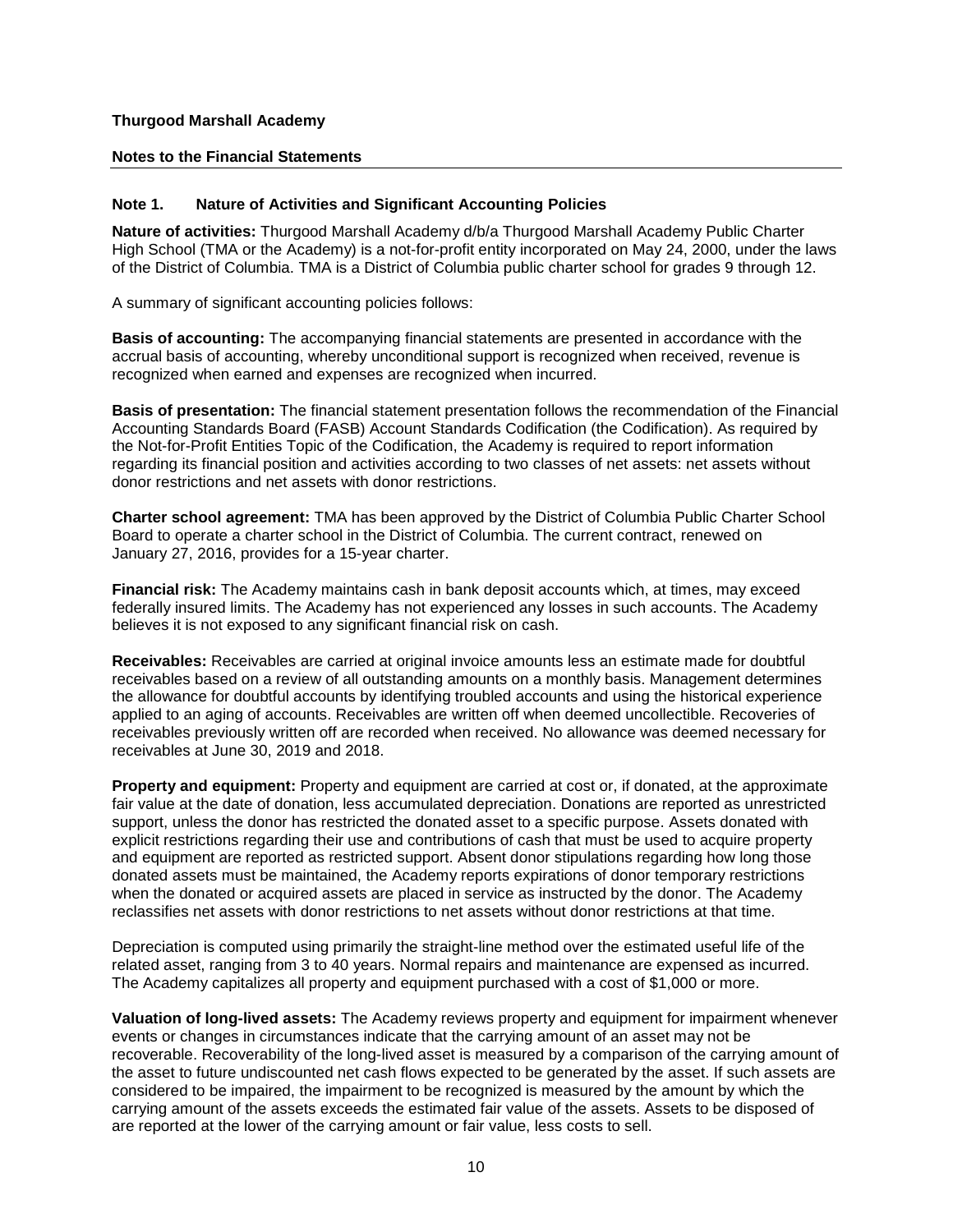#### **Notes to the Financial Statements**

#### **Note 1. Nature of Activities and Significant Accounting Policies (Continued)**

**Loan issuance costs:** Loan issuance costs are amortized on the straight-line method over the term of the related loan payable and was presented as a reduction of loan payable. Amortization expense was \$19,661 for the year ended June 30, 2018. There was no amortization expense for the year ended June 30, 2019.

**Classification of net assets:** The net assets of the Academy are reported as follows:

*Net assets without donor restrictions:* Represent resources of the Academy available to support general operations.

*Net assets with donor restrictions:* Represent amounts that are specifically restricted by donors or grantors for various purposes or time restrictions. Net assets with donor restrictions are reported as net assets without donor restrictions if the restrictions are met in the same period received.

Net assets with donor restrictions were released from restrictions during the years ended June 30, 2019 and 2018, for various purposes, including after-school programs, college guidance, support for alumni in college, library materials, physical education and general operations. At June 30, 2019 and 2018, net assets with donor restrictions represented amounts restricted for specific education-related expenses.

**Per-pupil funding allocation:** TMA receives a student allocation from the District of Columbia to cover the cost of academic and facilities expenses. Per-pupil allocation revenue is recognized in the period when it is earned, which is the school year for which the allocation is made.

**Grants:** The Academy receives grants from federal agencies and private grantors for various purposes. The grants provide for the development and support of TMA's programs, materials and equipment. The Academy has accounted for the funds based on the fiscal year of the grants. Receivables related to grant awards (for conditional awards and exchange transactions) are recorded to the extent unreimbursed expenses have been incurred for the purposes specified by an approved grant or award. Funds received in advance of qualifying expenses at June 30 are reflected as refundable advances or deferred contract revenue in the liability section of the balance sheets.

**Contributions**: Unconditional contributions, including unconditional promises to give, are recognized as revenues in the period received. Conditional promises to give are not recognized until they become unconditional, that is, when the conditions on which they depend are substantially met. There were no conditional contributions for the year ending June 30, 2019. Gifts in-kind are reported at their fair value at the date of the gift.

Contributions with donor-imposed restrictions are reported as net assets with donor restrictions and are reclassified to net assets without donor restrictions when the expense is incurred that satisfies the donorimposed restriction. In the absence of donor stipulations, these contributions are reported as net assets without donor restrictions when the assets are placed in service.

**Recognition of salary expense:** Salary expense is recognized in the year the service is rendered, which coincides with an academic year. Salaries unpaid at June 30 are recognized as expense and accrued.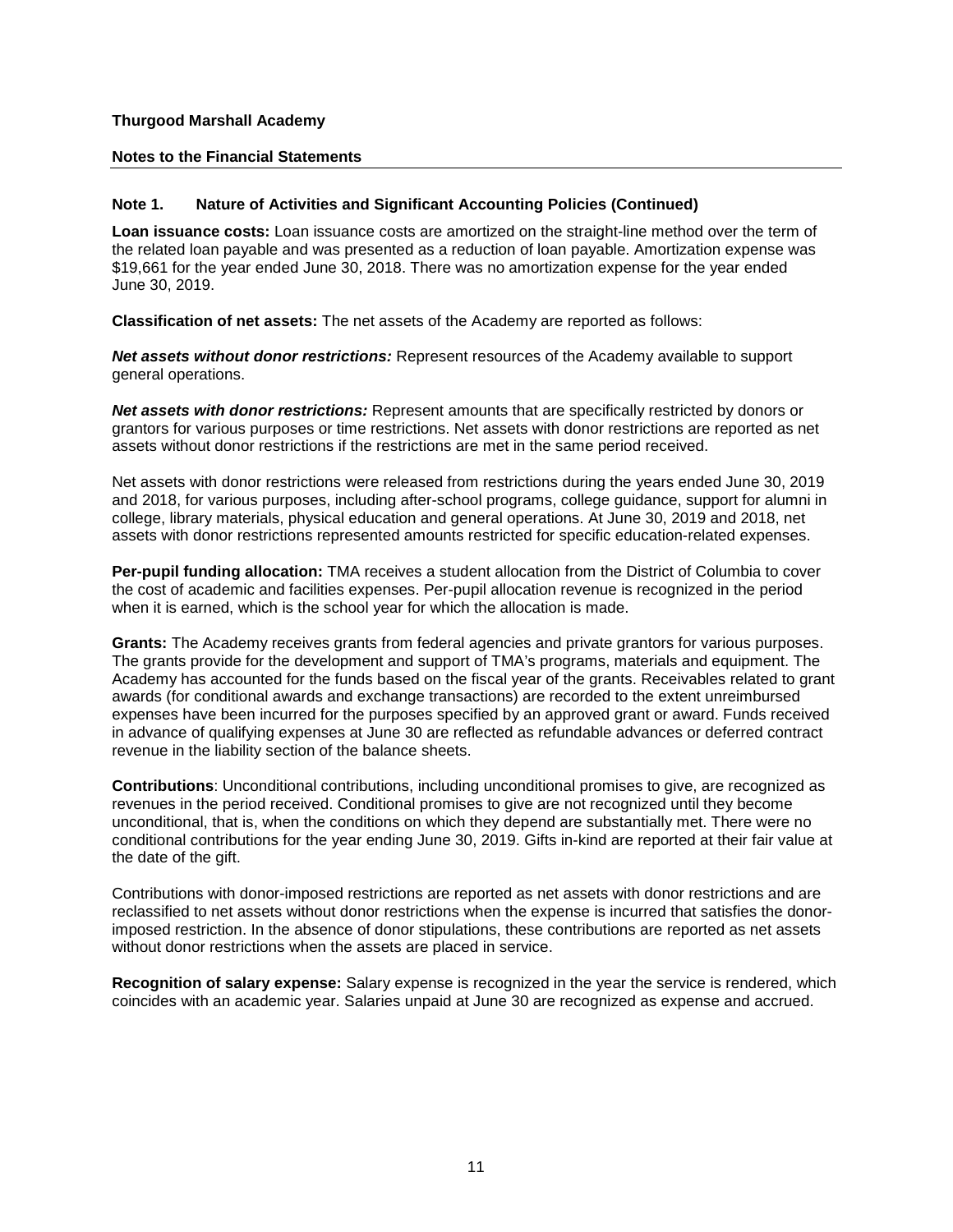#### **Notes to the Financial Statements**

### **Note 1. Nature of Activities and Significant Accounting Policies (Continued)**

**Tax status:** TMA is a tax-exempt organization under Section 501(c)(3) of the Internal Revenue Code (IRC) and is not considered to be a private foundation. TMA is exempt from federal taxes on income other than unrelated business income. Effective January 1, 2018, TMA is now subject to unrelated business income tax on certain pre-tax employee benefits. Income tax expense for the years ended June 30, 2019 and June 30, 2018 was insignificant. Exemption from District of Columbia income taxes was granted to TMA effective October 17, 2002. TMA is also exempt from District of Columbia's sales, real estate and personal property taxes.

The Academy follows the accounting standard on accounting for uncertainty in income taxes, which addresses the determination of whether tax benefits claimed or expected to be claimed on a tax return should be recorded in the financial statements. Under this guidance, the Academy may recognize the tax benefit from an uncertain tax position only if it is more likely than not that the tax position will be sustained on examination by taxing authorities, based on the technical merits of the position. The tax benefits recognized in the financial statements from such a position, are measured based on the largest benefit that has a greater than 50% likelihood of being realized upon ultimate settlement. The guidance on accounting for uncertainty in income taxes also addresses de-recognition, classification, interest and penalties on income taxes and accounting in interim periods.

Management evaluated the Academy's tax positions and concluded that the Academy has taken no uncertain tax positions that require adjustment to the financial statements to comply with the provisions of this guidance. Generally, the Academy is no longer subject to income tax examinations by the U.S. federal, state or local tax authorities for years before 2016.

**Donated assets and services:** Donated services are recognized as contributions in accordance with the Not-for-Profit Entities Topic of the Codification if the services: (a) create or enhance non-financial assets or (b) require specialized skills, are performed by people with those skills and would otherwise be purchased by the Academy. Volunteers have provided tutoring and fundraising services throughout the year that are not recognized as contributions in the financial statements, since the recognition criteria under this topic was not met.

Donated marketable securities and other noncash donations are recorded as contributions at their estimated fair value at the date of donation.

**Use of estimates:** The preparation of the financial statements requires management to make estimates and assumptions that affect the reported amounts of assets and liabilities and disclosure of contingent assets and liabilities at the date of the financial statements, and the reported amounts of revenue and expenses during the reporting period. The Academy regularly assesses these estimates, and while actual results could differ, management believes that the estimates are reasonable.

**Functional allocation of expenses:** The costs of providing the Academy's various programs and supporting services have been summarized on a functional basis in the accompanying statements of activities. Accordingly, certain costs have been allocated among the education, general programs and fundraising services benefited. Salaries and benefits are allocated based on estimates of time and effort. Overhead items allocated such as occupancy costs, depreciation, insurance and other expenses are allocated to programs based on percent of total expenses.

**Subsequent events:** Subsequent events have been evaluated through November 15, 2019, which is the date the financial statements were available to be issued.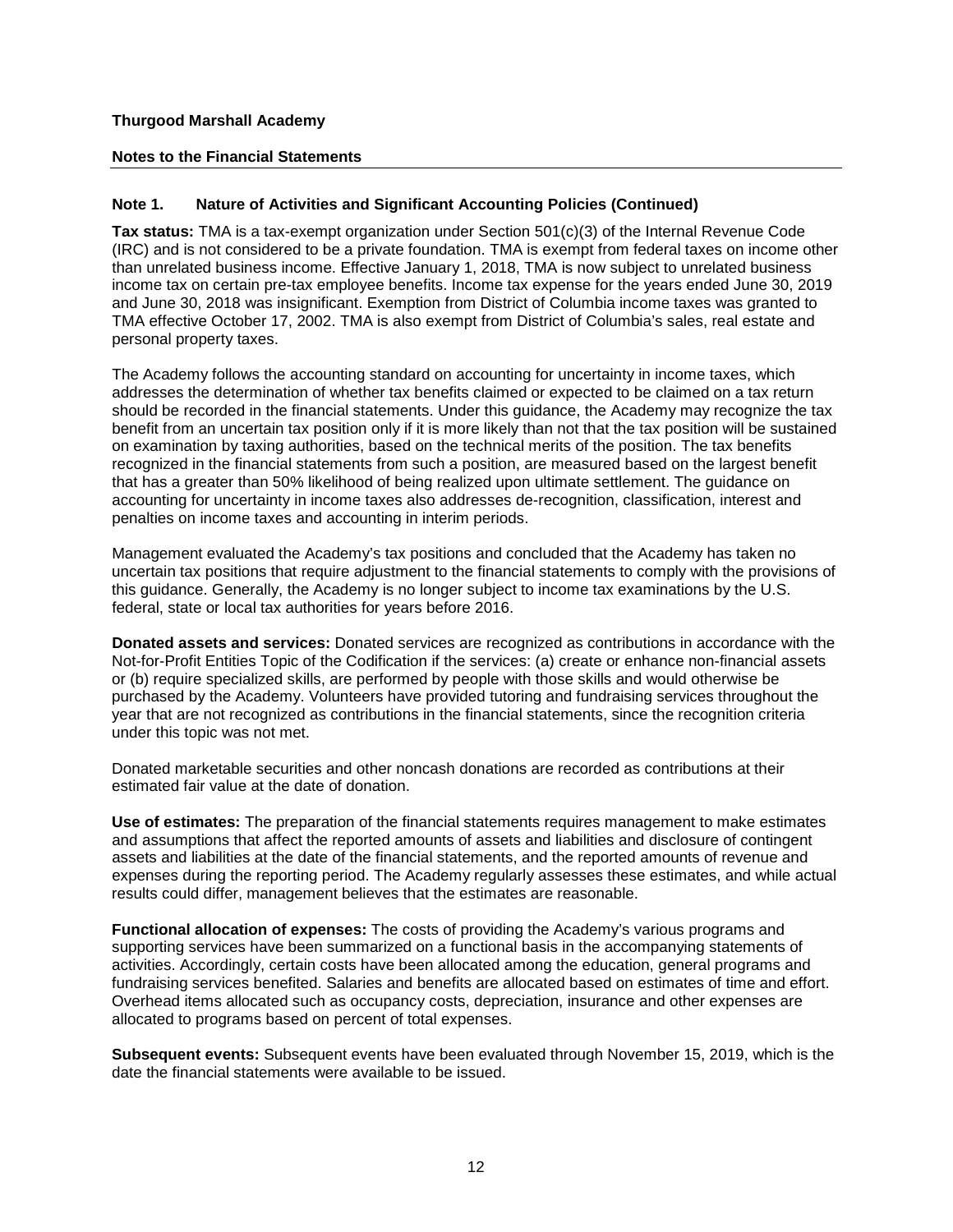## **Notes to the Financial Statements**

## **Note 1. Nature of Activities and Significant Accounting Policies (Continued)**

**Adopted accounting pronouncement:** In August 2016, the FASB issued Accounting Standards Update (ASU) No. 2016-14, *Not-for-Profit Entities (Topic 958): Presentation of Financial Statements of Not-for-Profit Entities*. The amendments in this ASU make improvements to the information provided in financial statements and accompanying notes of not-for-profit entities. The amendments set forth the FASB's improvements to net asset classification requirements and the information presented about a not-for-profit entity's liquidity, financial performance and cash flows. This ASU was adopted by the Academy in fiscal year 2019.

**Pending accounting pronouncements:** In May 2014, the FASB issued ASU No. 2014-09, *Revenue from Contracts with Customers (Topic 606)*, requiring an entity to recognize the amount of revenue to which it expects to be entitled for the transfer of promised goods or services to customers. The updated standard will replace most existing revenue recognition guidance in accounting principles generally accepted in the United States of America (GAAP) when it becomes effective and permits the use of either a full retrospective or retrospective with cumulative effect transition method. Early adoption is permitted. The updated standard will be effective for annual reporting periods beginning after December 15, 2018. The Academy is currently evaluating the effect on its financial statements.

In June 2018, the FASB issued ASU 2018-08, *Not-for-Profit Entities (Topic 958): Clarifying the Scope and the Accounting Guidance for Contributions Received and Contributions Made*, which provides additional guidance on characterizing grants and similar contracts with resource providers as either exchange transactions or contributions, as well as distinguishing between conditional contributions and unconditional contributions. The updated standard will be effective for annual reporting periods beginning after December 15, 2018 for resource recipients and a year later for resource providers. The Academy is currently evaluating the effect on its financial statements.

# **Note 2. Property and Equipment**

Property and equipment consist of the following at June 30, 2019 and 2018:

|                                | 2019          | 2018        |
|--------------------------------|---------------|-------------|
| Asset category:                |               |             |
| Land                           | \$<br>182,000 | 182,000     |
| Buildings and improvements     | 15,362,999    | 15,153,489  |
| Computers and software         | 1,260,805     | 1,185,844   |
| Office furniture and equipment | 997,957       | 944,043     |
|                                | 17,803,761    | 17,465,376  |
| Less accumulated depreciation  | (7, 337, 734) | (6,773,910) |
|                                | 10,466,027    | 10,691,466  |

Depreciation expense was \$563,824 and \$563,295 for the years ended June 30, 2019 and 2018, respectively.

In December 2004, the Academy purchased from the District of Columbia the property then known as the Nichols Avenue School, located at the corner of Howard Road and Martin Luther King, Jr. Avenue in Southeast D.C. The Academy's development of the property as its facility proceeded in two phases. In Phase 1, the Academy renovated and expanded the building as its instructional facility, while also conducting site work on the grounds and on the grounds of the adjacent A. Kiger Savoy Elementary School. In Phase 2, the Academy collaborated with Savoy and District of Columbia officials to renovate the Savoy building and construct an athletic center for use by both schools, as governed by a use agreement executed in June 2009 (the Academy invested \$1,785,737 in the project and received a \$1.5 million D.C. Council appropriation for it).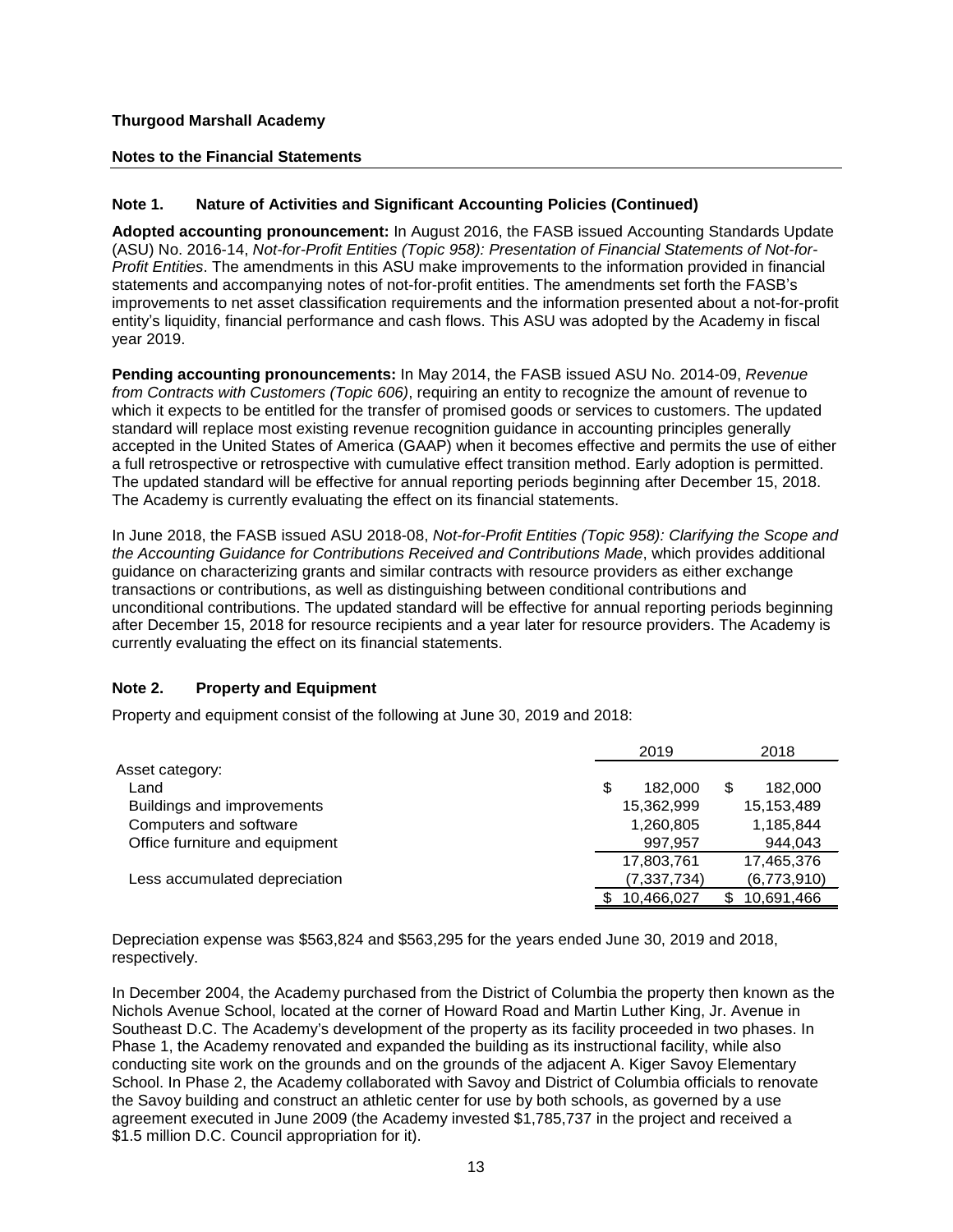#### **Notes to the Financial Statements**

## **Note 3. Loan Payable**

In March 2014, TMA entered into a term loan with SunTrust Bank totaling \$1,400,000 to finance general operations. The outstanding balance was payable in full in September 2024. The Academy paid the outstanding balance in full during the prior fiscal year and recorded a loss on loan extinguishment of \$111,412 in the year ended June 30, 2018.

## **Note 4. Interest Rate Swap Agreement**

In March 2014, the Academy entered into an interest rate swap agreement with SunTrust Bank for a notional amount equal to the obligation under the loan payable, whereby, the floating rate was swapped into a fixed rate. The Academy terminated this agreement on June 18, 2018, and recognized a gain of \$33,686 for the year ended June 30, 2018.

## **Note 5. Net Assets With Donor Restrictions**

Changes in net assets with donor restrictions by purpose during the year ended June 30, 2019, were as follows:

|                             | <b>Balance</b> |                                    | <b>Released From</b> | <b>Balance</b> |
|-----------------------------|----------------|------------------------------------|----------------------|----------------|
|                             | June 30, 2018  | Additions                          | <b>Restrictions</b>  | June 30, 2019  |
| Purpose restricted:         |                |                                    |                      |                |
| Alumni Fund                 | \$<br>11.552   | \$<br>$\qquad \qquad \blacksquare$ | \$<br>8.241          | \$<br>3,311    |
| DC Government (CIOSTF)      | 8,680          |                                    | 8,680                |                |
| Improving Family Engagement | 5,094          |                                    | 5,094                |                |
| Klingenstein Family Fund    | 5,822          | 10.000                             | 310                  | 15,512         |
| Robotics programs           | 1,500          |                                    |                      | 1,500          |
| Scholarship funds           | 9.350          | 1.000                              | 1.000                | 9,350          |
| United Way OST              |                | 100,000                            | 100,000              |                |
| Whole Kids Foundation       | 571            |                                    | 571                  |                |
|                             | 42,569         | \$<br>111,000                      | 123,896              | \$<br>29,673   |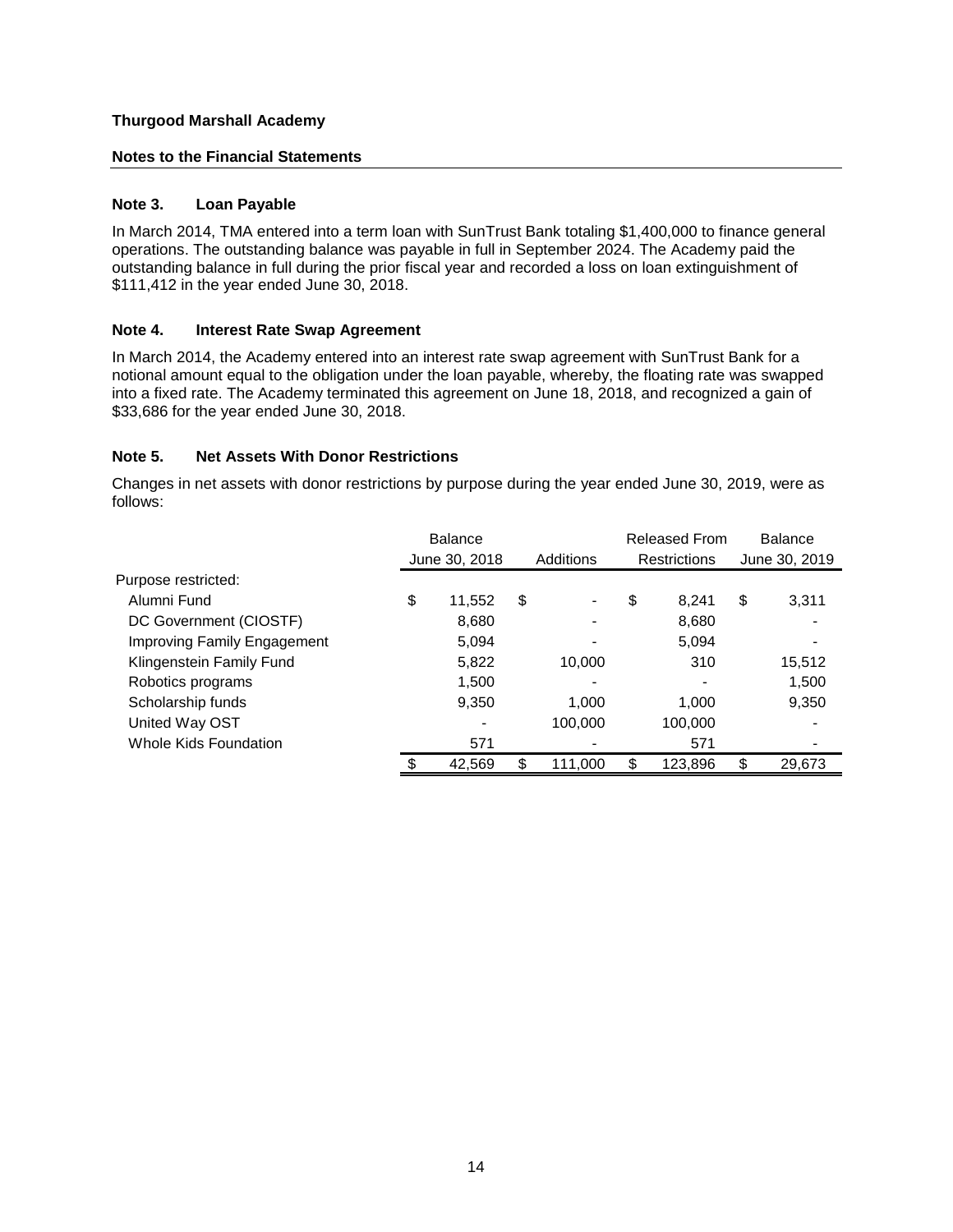## **Notes to the Financial Statements**

## **Note 5. Net Assets With Donor Restrictions (Continued)**

Changes in net assets with donor restrictions by purpose during the year ended June 30, 2018, were as follows:

|                                   | <b>Balance</b> |               |    | <b>Released From</b> | <b>Balance</b> |    |               |
|-----------------------------------|----------------|---------------|----|----------------------|----------------|----|---------------|
|                                   |                | June 30, 2017 |    | Additions            | Restrictions   |    | June 30, 2018 |
| Purpose restricted:               |                |               |    |                      |                |    |               |
| Advancing student math program    | \$             | 1,421         | \$ |                      | \$<br>1,421    | \$ |               |
| After-school programs             |                | 807           |    |                      | 807            |    |               |
| Alumni Fund                       |                | 24,156        |    |                      | 12,604         |    | 11,552        |
| Clubs and athletics activities    |                | 1,573         |    |                      | 1,573          |    |               |
| College Board Innovation          |                | 2,623         |    |                      | 2,623          |    |               |
| College prep and alumni expenses  |                | 1,092         |    |                      | 1,092          |    |               |
| Computers for Programs Department |                |               |    |                      |                |    |               |
| DC CAH grant                      |                | 927           |    |                      | 927            |    |               |
| DC Government (CIOSTF)            |                |               |    | 8,680                |                |    | 8,680         |
| DC Greens                         |                | 3,313         |    |                      | 3,313          |    |               |
| Improving Family Engagement       |                | 1,212         |    | 10,000               | 6,118          |    | 5,094         |
| Klingenstein Family Fund          |                | 6,200         |    | 10,000               | 10,378         |    | 5,822         |
| Philip Graham Fund                |                | 487           |    |                      | 487            |    |               |
| Robotics programs                 |                | 1,500         |    |                      |                |    | 1,500         |
| Scholarship funds                 |                | 10,350        |    | 1,000                | 2,000          |    | 9,350         |
| Summer Strong program             |                | 33,860        |    | 9,067                | 42,927         |    |               |
| United Way OST                    |                |               |    | 22,500               | 22,500         |    |               |
| <b>Whole Kids Foundation</b>      |                | 1,335         |    |                      | 764            |    | 571           |
|                                   | \$             | 90,857        | \$ | 61,247               | \$<br>109,535  | \$ | 42,569        |

# **Note 6. Contingencies**

The Academy participates in federally-assisted grant programs, which are subject to financial and compliance audits by the grantors or their representative. As such, there exists a contingent liability for potential questioned costs that may result from such audits. Management does not anticipate any significant adjustments as a result of such audits.

#### **Note 7. Per-Pupil Allocation**

The Academy's per-pupil allocation for the years ended June 30, 2019 and 2018, is as follows:

|                           | 2019      | 2018      |
|---------------------------|-----------|-----------|
| Category:                 |           |           |
| General education         | 5,097,082 | 4,917,018 |
| Categorical funds         | 1,831,230 | 1,585,812 |
| <b>Facility allowance</b> | 1,279,096 | 1,222,815 |
|                           | 8,207,408 | 7,725,645 |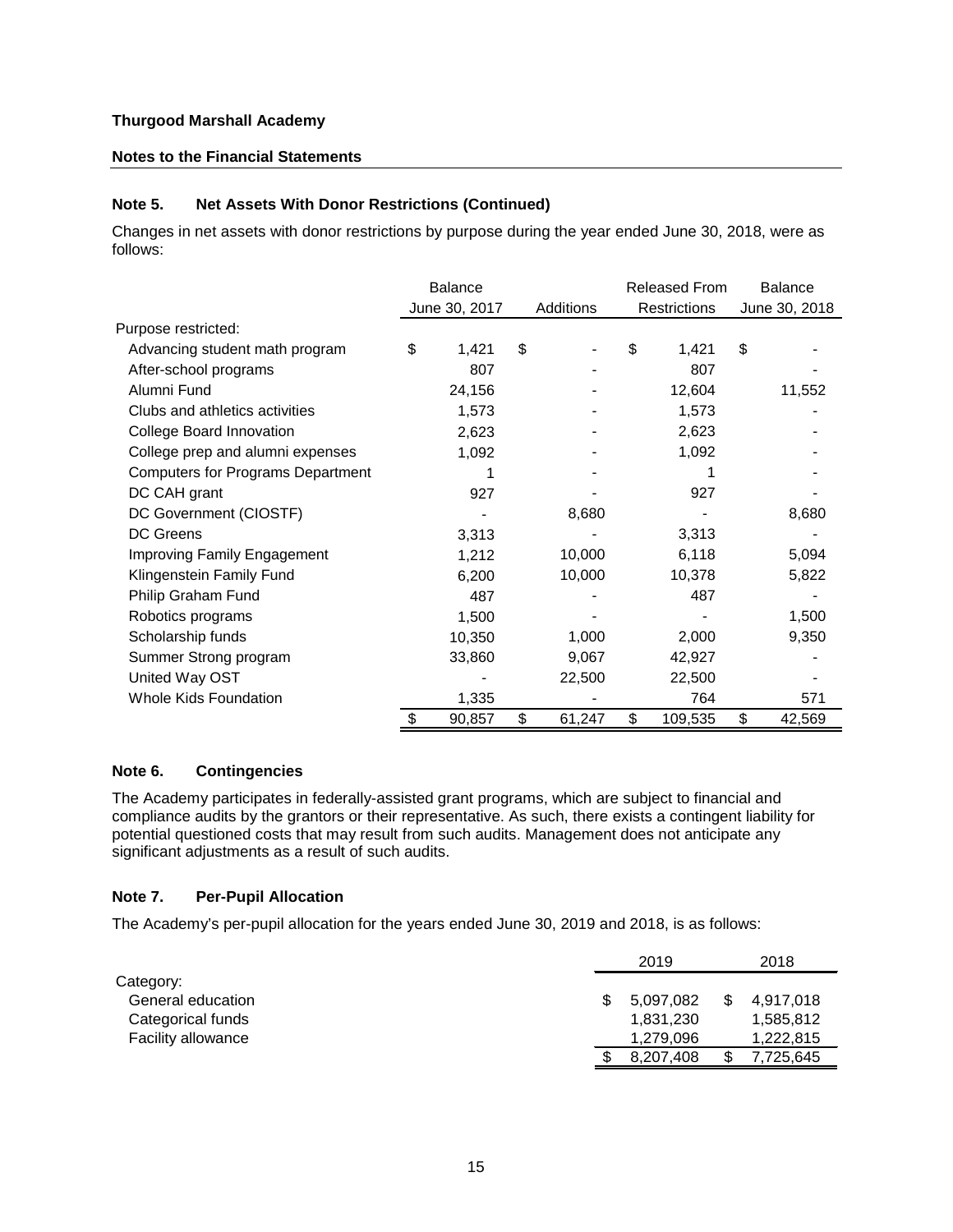### **Notes to the Financial Statements**

## **Note 8. Grants, Donations and Other Fundraising Activities**

For the years ended June 30, 2019 and 2018, grants, donations and other fundraising activities were comprised as follows:

|                              | 2019    |         |   | 2018      |  |
|------------------------------|---------|---------|---|-----------|--|
| Private donations and grants | 372.191 |         | S | 449,592   |  |
| In-kind contributions        |         | 513.248 |   | 587,580   |  |
|                              |         | 885,439 |   | 1,037,172 |  |

## **Note 9. Retirement Plan**

Effective June 1, 2004, and amended April 5, 2018, the Academy adopted a 403(b) plan (the Plan), which provides for employee and employer contributions for substantially all full-time employees. Employer contributions to the Plan are based on a percentage of eligible wages for the Plan year, as determined by management. The Academy's contribution to the Plan was \$111,004 and \$99,536 for the years ended June 30, 2019 and 2018, respectively.

# **Note 10. Availability and Liquidity**

The Academy is primarily supported by annual tuition. As part of the Academy's liquidity management, it has a policy to structure its financial assets to be available as its general expenditures, liabilities and other obligations become due. The Academy operates within its budget and monitors reserves to provide reasonable assurance obligations can be satisfied when due.

The following represents the Academy's financial assets at June 30, 2019:

| Cash                                                    | 5,092,338    |
|---------------------------------------------------------|--------------|
| Grants receivable                                       | 283,184      |
| Total financial assets available                        | 5,375,522    |
| Less net assets with donor restrictions                 | (29,673)     |
| Financial assets available to meet operating needs over |              |
| the next 12 months                                      | \$ 5,345,849 |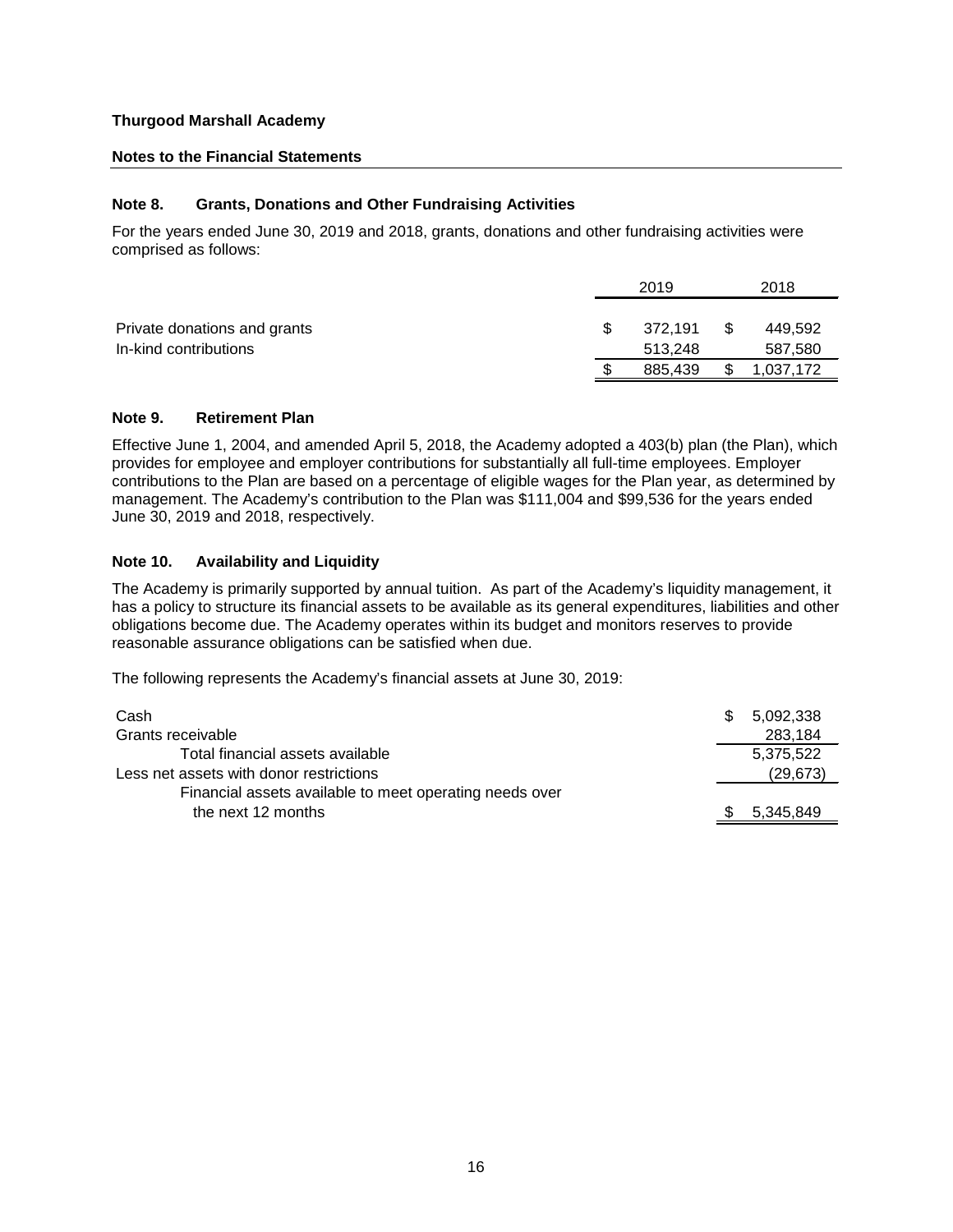

**RSM US LLP** 

#### **Independent Auditor's Report on the Supplementary Information**

To the Board of Trustees Thurgood Marshall Academy

We have audited the financial statements of Thurgood Marshall Academy (the Academy) as of and for the years ended June 30, 2019 and 2018, and have issued our report thereon, dated November 15, 2019, which contained an unmodified opinion on those financial statements. Our audits were performed for the purpose of forming an opinion on the financial statements as a whole. We have not performed any procedures with respect to the audited financial statements subsequent to November 15, 2019.

The accompanying supplementary information is presented for purposes of additional analysis and is not a required part of the financial statements. Such information is the responsibility of management and was derived from, and relates directly to, the underlying accounting and other records used to prepare the financial statements. The information has been subjected to the auditing procedures applied in the audits of the financial statements and certain additional procedures, including comparing and reconciling such information directly to the underlying accounting and other records used to prepare the financial statements or to the financial statements themselves, and other additional procedures in accordance with auditing standards generally accepted in the United States of America. In our opinion, the information is fairly stated in all material respects in relation to the financial statements as a whole.

RSM US LLP

Washington, D.C. November 15, 2019

THE POWER OF BEING UNDERSTOOD AUDIT | TAX | CONSULTING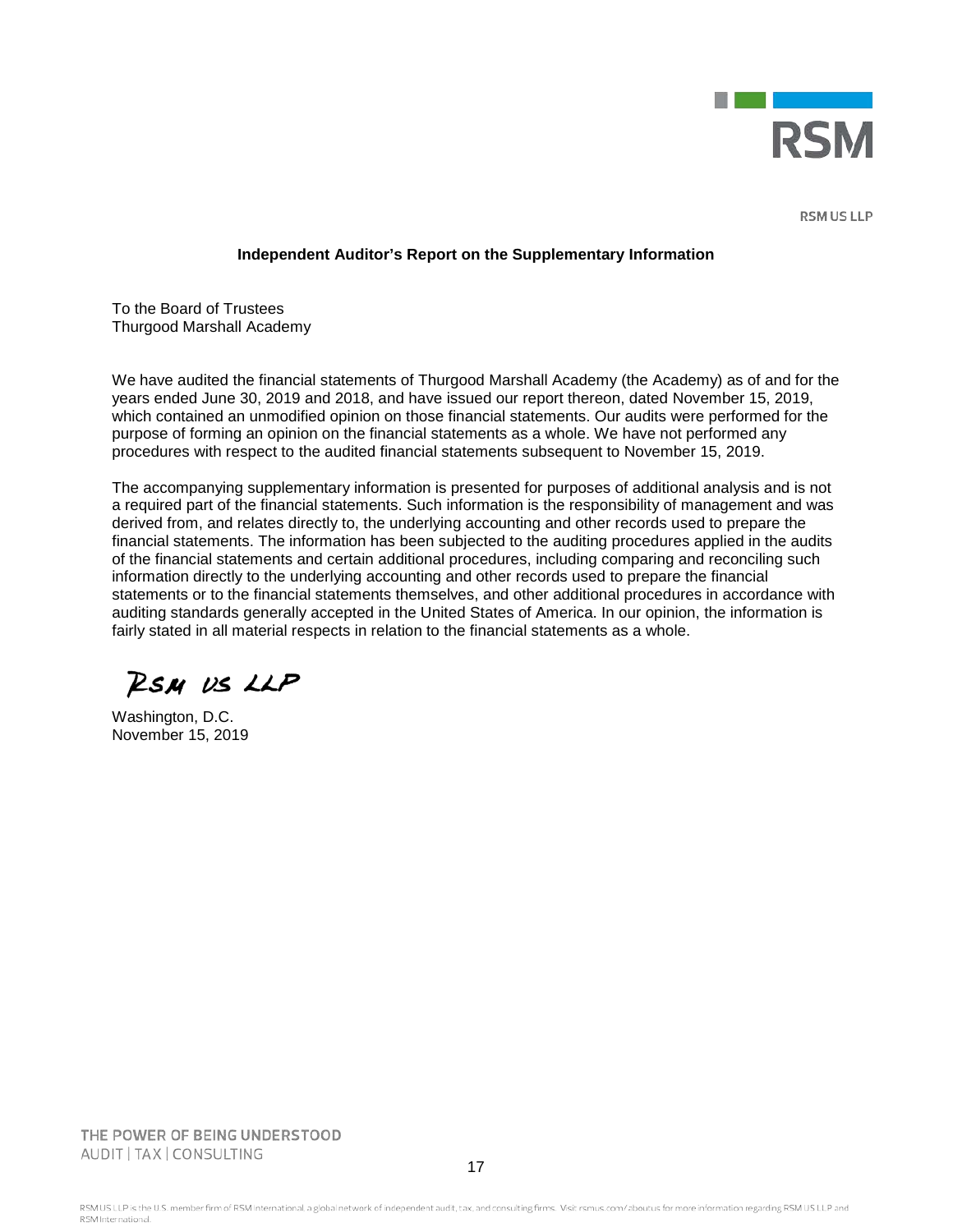# **Schedule of Expenditures of Federal Awards Year Ended June 30, 2019**

|                                                        | Federal<br><b>CFDA</b> | Grant/Contract | Federal |              |
|--------------------------------------------------------|------------------------|----------------|---------|--------------|
| Federal Grantor/Pass-Through Grantor/Program Title     | Number                 | Number         |         | Expenditures |
| <b>Department of Education</b>                         |                        |                |         |              |
| Fund for the Improvement of Education:                 |                        |                |         |              |
| Pass-through:                                          |                        |                |         |              |
| District of Columbia Office of State Superintendent    |                        |                |         |              |
| of Education:                                          |                        |                |         |              |
| Title I Grants to Local Educational Agencies           | 84.010                 | N/A            | \$      | 248,760      |
| DC School Choice Incentive Program                     | 84.370                 | N/A            |         | 110,525      |
| National Assessment of Educational Progress            | 84.999                 | N/A            |         | 103,631      |
| <b>Special Education Grants to States</b>              | 84.027                 | N/A            |         | 79,994       |
| <b>Supporting Effective Instruction State Grants</b>   | 84.367                 | N/A            |         | 41,892       |
| <b>Twenty-First Century Community Learning Centers</b> | 84.287                 | N/A            |         | 21,402       |
|                                                        |                        |                |         | 606,204      |
| <b>Department of Agriculture</b>                       |                        |                |         |              |
| Pass-through:                                          |                        |                |         |              |
| District of Columbia Office of State Superintendent    |                        |                |         |              |
| of Education:                                          |                        |                |         |              |
| <b>Child Nutrition Cluster:</b>                        |                        |                |         |              |
| National School Lunch Program                          | 10.555                 | N/A            |         | 61,988       |
| School Breakfast Program                               | 10.553                 | N/A            |         | 11,652       |
| Fresh Fruits and Vegetables Program                    | N/A                    | N/A            |         | 7,293        |
|                                                        |                        |                |         | 80,933       |
|                                                        |                        |                |         |              |
| <b>Total expenditures of federal awards</b>            |                        |                |         | 687,137      |

Note: Aggregate federal expenses are below \$750,000. Thus, the Academy is not subject to a 2 CFR Subpart F audit for the year ended June 30, 2019.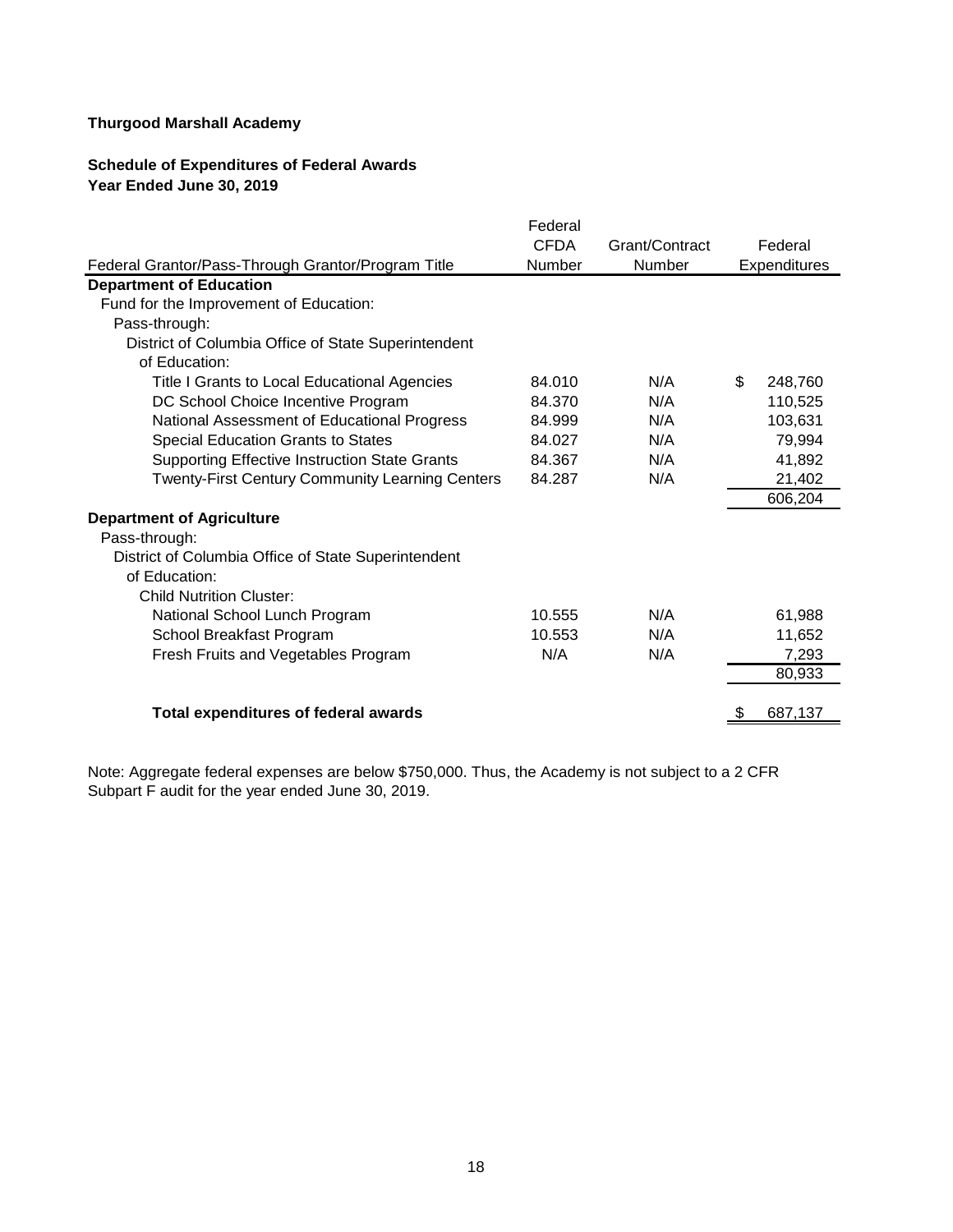## **Schedule of Vendors Receiving Over \$25,000 Year Ended June 30, 2019**

| Vendor                                            | Type of Work Performed                     |    | <b>Amount Paid</b> |  |
|---------------------------------------------------|--------------------------------------------|----|--------------------|--|
|                                                   |                                            |    |                    |  |
| Care First Blue Cross Blue Shield                 | <b>Employee Health Insurance Premiums</b>  | \$ | 466,636            |  |
| <b>Building Hope</b>                              | Accounting and Human Resources Services    |    | 221,550            |  |
| Blackout Investigations & Security Services, Inc. | <b>Security Services</b>                   |    | 178,310            |  |
| Pepco                                             | Electricity                                |    | 174,453            |  |
| Luncheras Di Si LLC                               | <b>Student Meal Expenses</b>               |    | 142,260            |  |
| Bolana Capitol Enterprises, Inc.                  | <b>Janitorial Services</b>                 |    | 134,387            |  |
| End-to-End Solutions for Special Education        | <b>Special Education Services</b>          |    | 115,880            |  |
| <b>PMM Facilities</b>                             | <b>Building Engineering</b>                |    | 106,306            |  |
| McGee Technology Group, LLC                       | <b>Information Technology Services</b>     |    | 105,500            |  |
| MCN Build, Inc.                                   | <b>Building Security Improvements</b>      |    | 84,781             |  |
| DC Public Charter School Board                    | <b>Authorizer Fee</b>                      |    | 81,063             |  |
| Genesys Impact                                    | Security Camera Rehab                      |    | 70,661             |  |
| DC Treasurer Office of Finance & Treasury         | DC Teachers' Retirement Plan Contributions |    | 58,785             |  |
| Swing Education, Inc.                             | <b>Substitute Teacher Staffing</b>         |    | 56,963             |  |
| Partrans, LLC                                     | <b>Student Transportation Services</b>     |    | 46,535             |  |
| <b>Chariots for Hire</b>                          | <b>Student Transportation Services</b>     |    | 45,220             |  |
| MGUH Department of Psychiatry                     | Mental Health Expenses                     |    | 43,524             |  |
| <b>Staples Technology Solution</b>                | <b>Student Computers</b>                   |    | 42,959             |  |
| <b>Revive Recruiting</b>                          | <b>Executive Director Search</b>           |    | 41,500             |  |
| <b>RSM US LLP</b>                                 | <b>Audit and Tax Services</b>              |    | 39,342             |  |
| ResponseTECH                                      | Burglar and Access Keycard System          |    | 37,565             |  |
| Staples Advantage                                 | <b>Office Supplies</b>                     |    | 36,819             |  |
| <b>Ridgewells Catering</b>                        | Gala Catering and Décor                    |    | 35,545             |  |
| <b>Amtrust North America</b>                      | Insurance premiums                         |    | 35,472             |  |
| <b>MetLife Small Business Center</b>              | <b>Employee Dental Insurance Premiums</b>  |    | 34,486             |  |
| <b>Gali Service Industries</b>                    | <b>Janitorial Services</b>                 |    | 30,490             |  |
| School Leader Lab                                 | <b>Professional Development Services</b>   |    | 29,013             |  |
| Reliance Standard Life Insurance                  | Employee Life Insurance                    |    | 26,335             |  |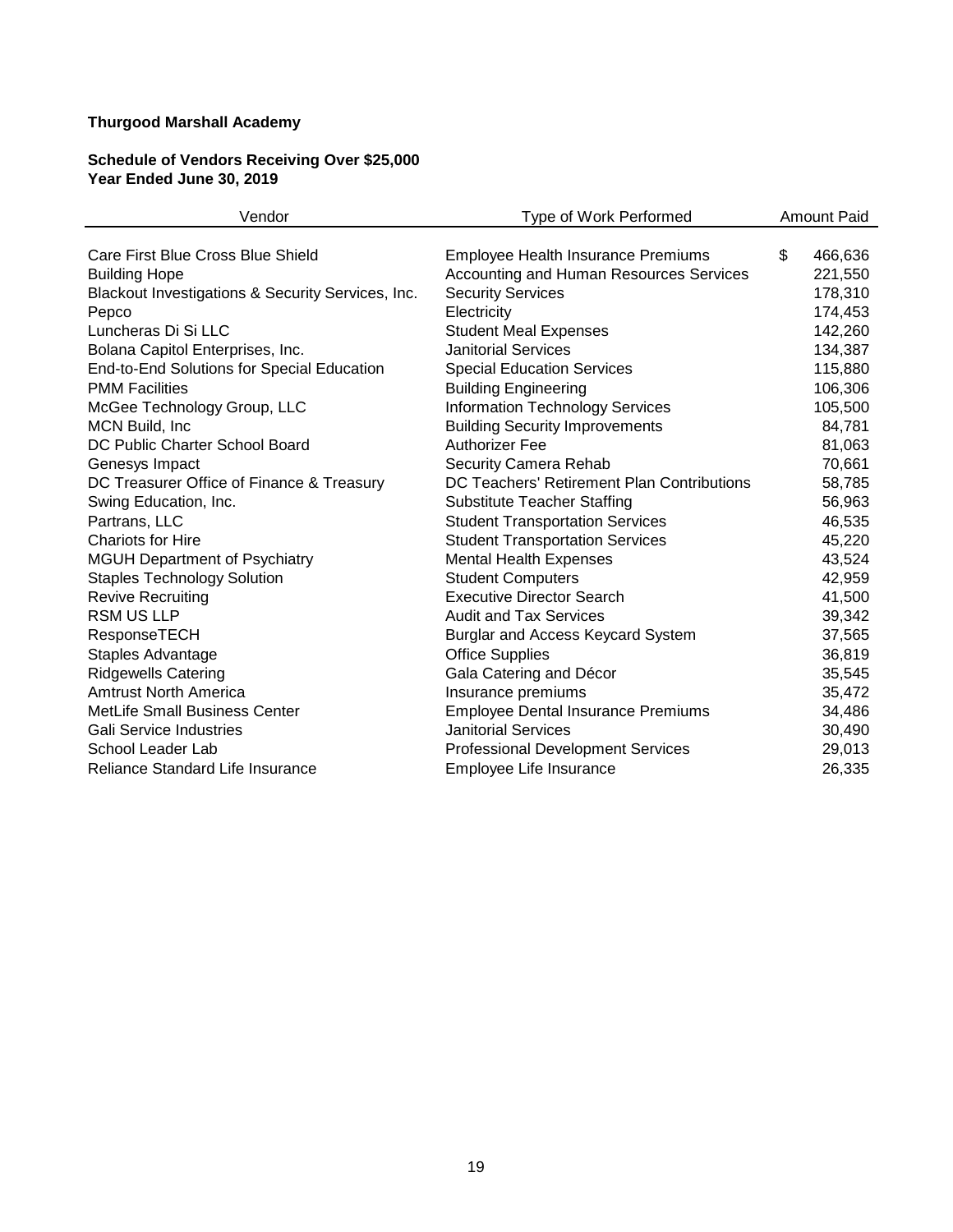

**RSM US LLP** 

#### **Report on Internal Control Over Financial Reporting and on Compliance and Other Matters Based on an Audit of Financial Statements Performed in Accordance With** *Government Auditing Standards*

#### **Independent Auditor's Report**

To the Board of Trustees Thurgood Marshall Academy

We have audited, in accordance with the auditing standards generally accepted in the United States of America and the standards applicable to financial audits contained in *Government Auditing Standards*  issued by the Comptroller General of the United States, the financial statements of Thurgood Marshall Academy (the Academy), which comprise the balance sheet as of June 30, 2019, the related statements of activities, functional expenses and cash flows for the year then ended, and the related notes to the financial statements, and have issued our report thereon dated November 15, 2019.

#### **Internal Control Over Financial Reporting**

In planning and performing our audit of the financial statements, we considered the Academy's internal control over financial reporting (internal control) to determine the audit procedures that are appropriate in the circumstances for the purpose of expressing our opinion on the financial statements, but not for the purpose of expressing an opinion on the effectiveness of the Academy's internal control. Accordingly, we do not express an opinion on the effectiveness of the Academy's internal control.

A *deficiency in internal control* exists when the design or operation of a control does not allow management or employees, in the normal course of performing their assigned functions, to prevent, or detect and correct, misstatements on a timely basis. A *material weakness* is a deficiency, or a combination of deficiencies, in internal control, such that there is a reasonable possibility that a material misstatement of the Academy's financial statements will not be prevented, or detected and corrected on a timely basis. A *significant deficiency* is a deficiency, or a combination of deficiencies, in internal control that is less severe than a material weakness, yet important enough to merit attention by those charged with governance.

Our consideration of internal control was for the limited purpose described in the first paragraph of this section and was not designed to identify all deficiencies in internal control that might be material weaknesses or significant deficiencies. Given these limitations, during our audit, we did not identify any deficiencies in internal control that we consider to be material weaknesses. However, material weaknesses may exist that have not been identified.

#### **Compliance and Other Matters**

As part of obtaining reasonable assurance about whether the Academy's financial statements are free from material misstatement, we performed tests of its compliance with certain provisions of laws, regulations, contracts, and grant agreements, noncompliance with which could have a direct and material effect on the determination of financial statement amounts. However, providing an opinion on compliance with those provisions was not an objective of our audit, and accordingly, we do not express such an opinion. The results of our tests disclosed no instances of noncompliance or other matters that are required to be reported under *Government Auditing Standards*.

THE POWER OF BEING UNDERSTOOD AUDIT | TAX | CONSULTING